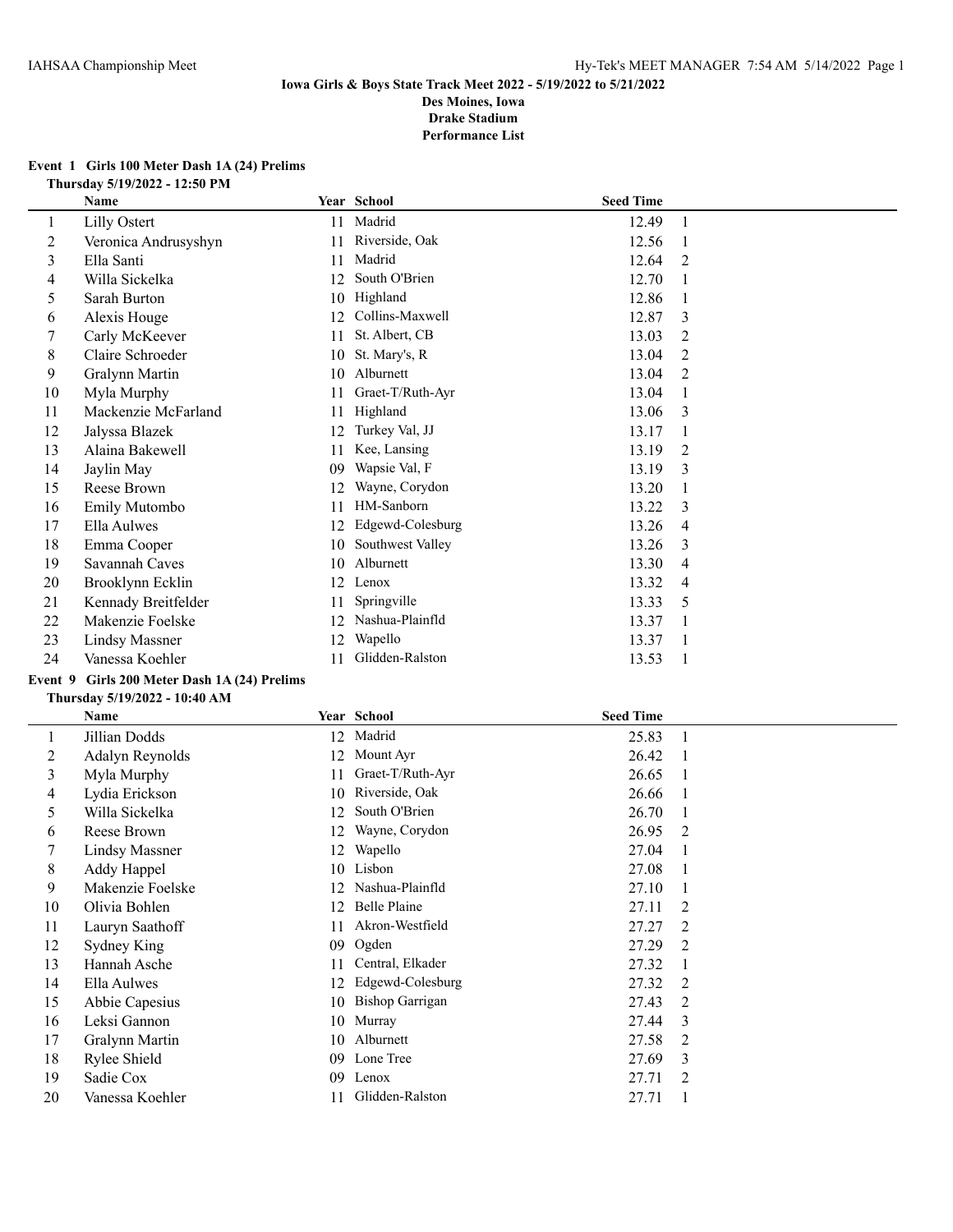|                          | Event 9  (Girls 200 Meter Dash 1A (24) Prelims) |    |                      |                  |                |
|--------------------------|-------------------------------------------------|----|----------------------|------------------|----------------|
|                          | Name                                            |    | Year School          | <b>Seed Time</b> |                |
| 21                       | Carly Stanerson                                 |    | 12 English Valleys   | 27.73            | $\overline{2}$ |
| 22                       | Jenna Wheatley                                  |    | 12 CAM, Anita        | 27.78            | $\overline{2}$ |
| 23                       | Kennady Breitfelder                             | 11 | Springville          | 27.80            | $\overline{4}$ |
| 24                       | Cora Shull                                      | 12 | Westwood, Sloan      | 27.80            | 3              |
|                          | Event 17 Girls 400 Meter Dash 1A (24)           |    |                      |                  |                |
|                          | Thursday 5/19/2022 - 1:20 PM                    |    |                      |                  |                |
|                          | Name                                            |    | Year School          | <b>Seed Time</b> |                |
| $\mathbf{1}$             | Kadence Huck                                    |    | 09 Nashua-Plainfld   | 57.78            | $\mathbf{1}$   |
| $\overline{c}$           | Alexis Houge                                    |    | 12 Collins-Maxwell   | 59.47            | 1              |
| 3                        | Adalyn Reynolds                                 |    | 12 Mount Ayr         | 59.75            | $\mathbf{1}$   |
| $\overline{\mathcal{L}}$ | Haley Meyer                                     |    | 12 Kee, Lansing      | 1:00.44          | $\mathbf{1}$   |
| 5                        | Maddax DeVault                                  |    | 12 Nodaway Vall      | 1:00.87          | $\overline{2}$ |
| 6                        | Kendra Nissen                                   | 11 | Don Bosco            | 1:00.89          | 2              |
| 7                        | Amaya Hunt                                      | 12 | Maquoketa Valley     | 1:00.91          | $\overline{2}$ |
| 8                        | Jasmine Lux                                     |    | 12 HM-Sanborn        | 1:00.93          | $\mathbf{1}$   |
| 9                        | Cora Shull                                      |    | 12 Westwood, Sloan   | 1:01.01          | 2              |
| 10                       | Myla Murphy                                     |    | 11 Graet-T/Ruth-Ayr  | 1:01.04          | 1              |
| 11                       | Anna Bartels                                    |    | 10 Midland, Wyoming  | 1:01.49          | $\mathbf{1}$   |
| 12                       | Brynn Smith                                     |    | 11 AGWSR             | 1:01.62          | 3              |
| 13                       | Whitney Jensen                                  |    | 10 St. Mary's, R     | 1:01.95          | 3              |
| 14                       | Sarah Eubanks                                   |    | 12 Pekin             | 1:01.96          | 1              |
| 15                       | Courtney Sporrer                                | 12 | Logan-Magnolia       | 1:01.97          | $\mathbf{1}$   |
| 16                       | Sadie Cox                                       |    | 09 Lenox             | 1:02.14          | $\mathbf{1}$   |
| 17                       | Teagan Ewalt                                    |    | 11 Fremont-Mills     | 1:02.23          | 2              |
| 18                       | Kiya Johnson                                    |    | 11 North Butler      | 1:02.43          | $\overline{2}$ |
| 19                       | Nia Howard                                      |    | 11 Springville       | 1:02.53          | $\overline{2}$ |
| 20                       | Rylee Shield                                    |    | 09 Lone Tree         | 1:02.69          | 3              |
| 21                       | Allison Kettmann                                |    | 12 Marquette Cath    | 1:02.75          | 4              |
| 22                       | Cailyn Hardy                                    | 11 | Clarksville          | 1:03.06          | $\overline{4}$ |
| 23                       | Jocelyn Marquis                                 | 11 | Wayne, Corydon       | 1:03.26          | $\overline{2}$ |
| 24                       | Nicole Sherer                                   |    | 11 Woodbine          | 1:03.26          | 2              |
|                          | Event 25 Girls 800 Meter Run 1A (24)            |    |                      |                  |                |
|                          | Saturday 5/21/2022 - 10:30 AM                   |    |                      |                  |                |
|                          | Name                                            |    | Year School          | <b>Seed Time</b> |                |
| 1                        | Jalyssa Blazek                                  |    | 12 Turkey Val, JJ    | 2:21.52          | -1             |
| $\overline{c}$           | Maddy Childs                                    |    | 11 Grand View Christ | 2:21.89          | $\mathbf{1}$   |
| 3                        | Haley Meyer                                     | 12 | Kee, Lansing         | 2:22.83          | 2              |
| 4                        | Eryn Sabelka                                    | 12 | S Winn, Calmar       | 2:26.64          | 3              |
| 5                        | Addison Grady                                   |    | 12 Hudson            | 2:27.65          | 1              |
| 6                        | Hannah Thygesen                                 |    | 12 Audubon           | 2:28.78          | $\mathbf{1}$   |
| $\tau$                   | Jules Breakenridge                              |    | 12 N Tama, Traer     | 2:29.43          | $\overline{2}$ |

 Karis Lippert 10 AGWSR 2:29.83 3 Caroline Shelly 12 St. Edmond, FD 2:30.52 2 Nora Peterson 09 Alta/Aurelia 2:31.12 2 Noelle Steines 09 C-Wheatland 2:31.13 1 Courtney Sporrer 12 Logan-Magnolia 2:31.51 3 13 Nicole Sherer 11 Woodbine 2:31.65 4 Campbell German 10 Martndsl-StMarys 2:32.10 3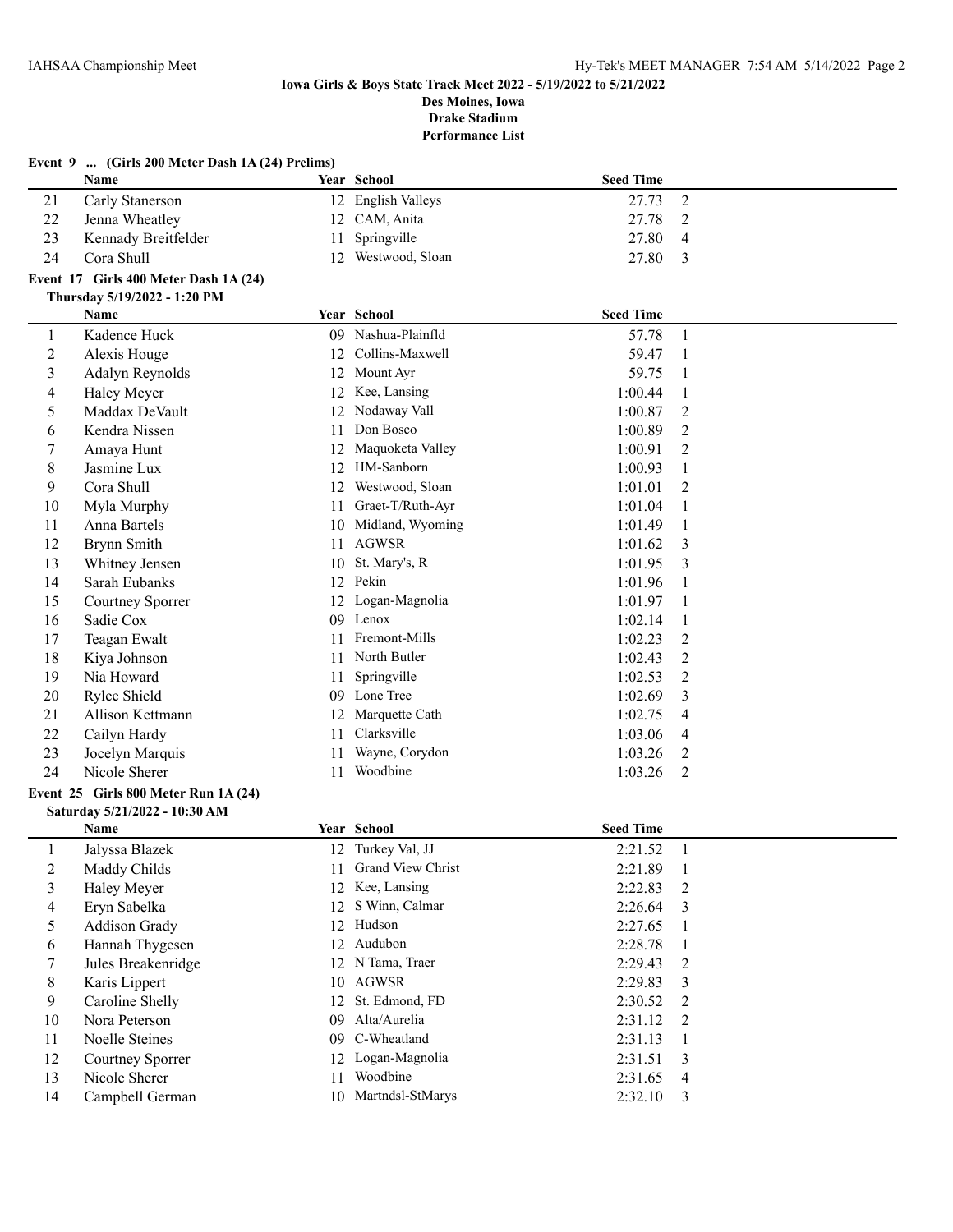#### **Event 25 ... (Girls 800 Meter Run 1A (24))**

|                | <b>Name</b>                           |    | <b>Year School</b> | <b>Seed Time</b> |                |
|----------------|---------------------------------------|----|--------------------|------------------|----------------|
| 15             | Jolee Mesz                            | 11 | Lawton-Bronson     | 2:32.71          | $\mathbf{1}$   |
| 16             | Leah Bontrager                        |    | 12 Hillcrest       | 2:32.98          | $\mathbf{1}$   |
| 17             | Kayden Spencer                        | 11 | Ogden              | 2:32.99          | 4              |
| 18             | Rylee Dunkin                          | 11 | Twin Cedars        | 2:33.08          | 1              |
| 19             | Delaney Scherf                        | 11 | Central, Elkader   | 2:33.36          | 4              |
| 20             | Kyla Corrin                           |    | 12 Tri-Center      | 2:34.08          | $\mathbf{1}$   |
| 21             | Emily Hemphill                        | 10 | Wapello            | 2:34.54          | 2              |
| 22             | Natalie Bork                          | 10 | Saint Ansgar       | 2:35.34          | 1              |
| 23             | Vivian Zaruba                         | 09 | Lone Tree          | 2:35.89          | 2              |
| 24             | Brielle Engelmann                     | 11 | Alta/Aurelia       | 2:35.93          | 5              |
|                | Event 33 Girls 1500 Meter Run 1A (24) |    |                    |                  |                |
|                | Saturday 5/21/2022 - 2:45 PM          |    |                    |                  |                |
|                | Name                                  |    | Year School        | <b>Seed Time</b> |                |
| $\mathbf{1}$   | Jalyssa Blazek                        |    | 12 Turkey Val, JJ  | 4:54.51          | $\mathbf{1}$   |
| $\overline{2}$ | Noelle Steines                        | 09 | C-Wheatland        | 4:58.61          | 1              |
| 3              | Haley Meyer                           |    | 12 Kee, Lansing    | 5:03.16          | 2              |
| $\overline{4}$ | <b>Addison Grady</b>                  |    | 12 Hudson          | 5:03.60          | 1              |
| 5              | Lourdes Mason                         |    | 11 Lisbon          | 5:04.59          | 2              |
| 6              | Meghan Wheatley                       |    | 10 North Linn      | 5:07.68          | 3              |
| $\tau$         | Maddy Childs                          | 11 | Grand View Christ  | 5:08.17          | 1              |
| $\,$ 8 $\,$    | Nora Peterson                         | 09 | Alta/Aurelia       | 5:11.75          | 1              |
| 9              | Stefi Beisswenger                     | 09 | Audubon            | 5:12.05          | 2              |
| 10             | Lauren Derscheid                      | 12 | Pekin              | 5:13.16          | 1              |
| 11             | Elie Tuhn                             | 12 | Baxter             | 5:13.67          | 2              |
| 12             | Courtney Sporrer                      |    | 12 Logan-Magnolia  | 5:16.12          | 3              |
| 13             | Adyson Lapel                          |    | 09 Woodbine        | 5:18.02          | 4              |
| 14             | <b>Billie Wagner</b>                  | 11 | S Winn, Calmar     | 5:18.32          | 4              |
| 15             | Kayden Spencer                        | 11 | Ogden              | 5:18.63          | 3              |
| 16             | Hunter Jones                          | 11 | North Cedar        | 5:18.76          | 3              |
| 17             | Olivia Spurling                       |    | 10 Earlham         | 5:18.79          | 4              |
| 18             | Madison Sporrer                       | 09 | Logan-Magnolia     | 5:19.87          | 5              |
| 19             | Grace Lidgett                         | 11 | N Tama, Traer      | 5:19.88          | $\overline{2}$ |
| 20             | Rylee Dunkin                          | 11 | Twin Cedars        | 5:20.14          | 1              |
| 21             | <b>Addison Murdock</b>                | 10 | Woodbine           | 5:22.33          | 6              |
| 22             | Jacey Welbig                          |    | 09 North Union     | 5:28.62          | $\mathbf{1}$   |
| 23             | Reese Duncan                          | 11 | St. Albert, CB     | 5:38.67          | 1              |
| 24             | Takara Conley                         | 11 | South O'Brien      | 5:39.20          | $\mathbf{1}$   |

#### **Event 41 Girls 3000 Meter Run 1A (24) Thursday 5/19/2022 - 9:40 AM**

|   | <b>Name</b>       |    | Year School          | <b>Seed Time</b> |  |
|---|-------------------|----|----------------------|------------------|--|
|   | Noelle Steines    |    | 09 C-Wheatland       | 11:05.07         |  |
|   | Maddy Childs      |    | 11 Grand View Christ | 11:05.43         |  |
|   | Lourdes Mason     | 11 | Lisbon               | $11:13.02$ 2     |  |
| 4 | Nora Peterson     |    | 09 Alta/Aurelia      | 11:18.84         |  |
|   | Addison Grady     |    | 12 Hudson            | 11:27.35         |  |
| 6 | Stefi Beisswenger |    | 09 Audubon           | $11:36.70$ 2     |  |
|   | Olivia Spurling   |    | 10 Earlham           | $11:41.20$ 2     |  |
| 8 | Billie Wagner     | 11 | S Winn, Calmar       | 11:44.29         |  |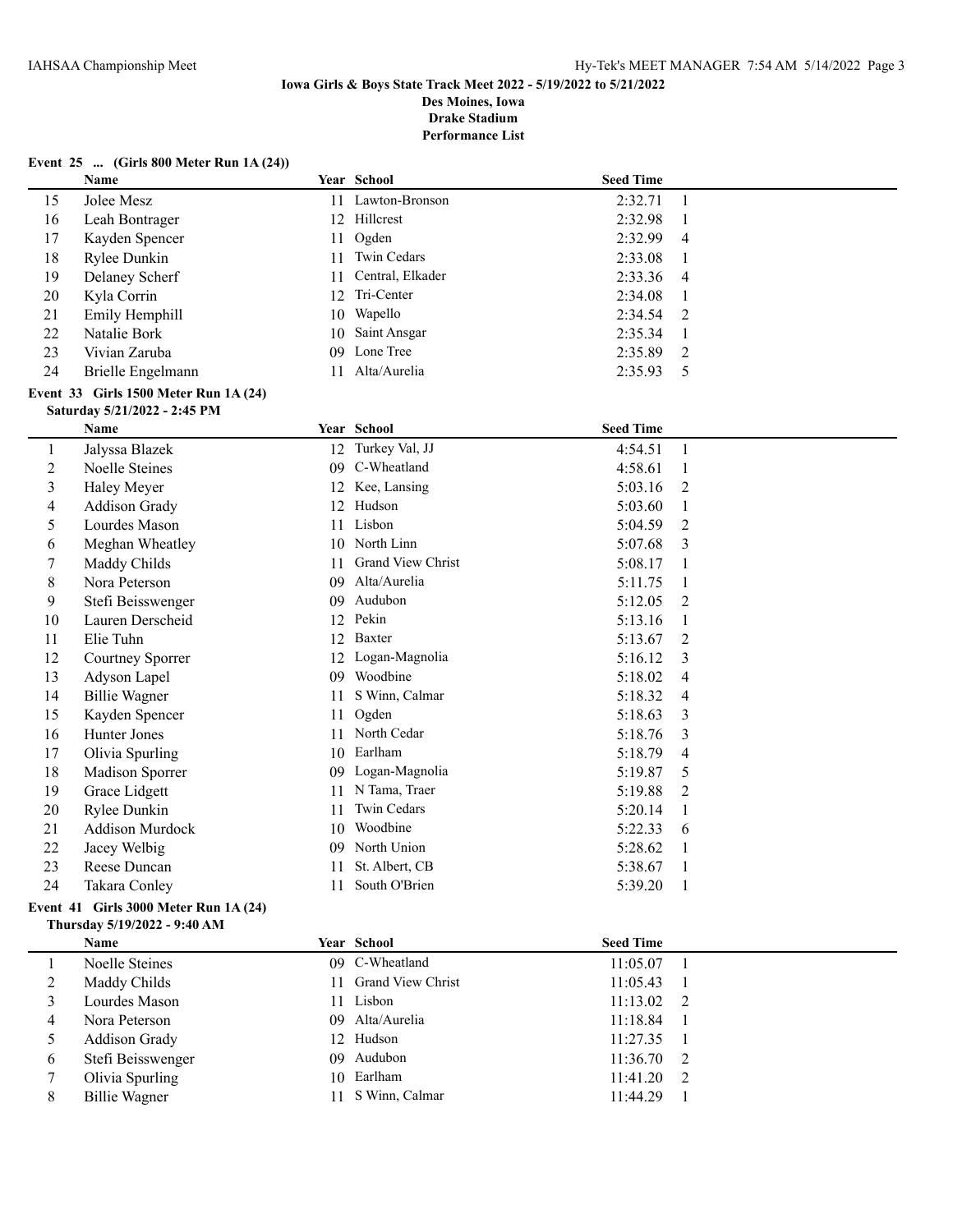**Performance List**

#### **Event 41 ... (Girls 3000 Meter Run 1A (24))**

|    | <b>Name</b>            |    | Year School        | <b>Seed Time</b> |               |
|----|------------------------|----|--------------------|------------------|---------------|
| 9  | Kayden Spencer         |    | 11 Ogden           | 11:47.68         | 3             |
| 10 | Hunter Jones           | 11 | North Cedar        | 11:47.69         | 3             |
| 11 | Holly Beauchamp        | 12 | Marquette Cath     | 11:51.43         | 4             |
| 12 | <b>Madison Sporrer</b> | 09 | Logan-Magnolia     | 11:56.75         | -3            |
| 13 | <b>Addison Murdock</b> |    | 10 Woodbine        | 11:58.53         | 4             |
| 14 | Lauren Steigleder      | 10 | Pekin              | 12:00.23         |               |
| 15 | Grace Lidgett          | 11 | N Tama, Traer      | 12:04.10         | 2             |
| 16 | Ashley Flansburg       | 11 | Central City       | 12:05.08         | $\mathcal{L}$ |
| 17 | Abby Kemp              | 09 | <b>BCLUW</b>       | 12:09.64         | 3             |
| 18 | Emily Albertsen        | 09 | <b>IKM-Manning</b> | 12:13.67         | 5             |
| 19 | Mya Moss               | 11 | Logan-Magnolia     | 12:15.47         | 6             |
| 20 | Elie Tuhn              | 12 | Baxter             | 12:21.70         | 4             |
| 21 | Reese Duncan           | 11 | St. Albert, CB     | 12:21.78         |               |
| 22 | Madison Otto           | 12 | HM-Sanborn         | 12:27.94         |               |
| 23 | Megan Ocel             | 10 | Nwood-Kensett      | 12:42.22         |               |
| 24 | Greenlee Smock         |    | 11 Lynnville-Sully | 12:56.47         |               |

### **Event 49 Girls 100 Meter Hurdles 1A (24) Prelims**

#### **Friday 5/20/2022 - 10:00 AM**

|         | Name                                             |    | Year School          | <b>Seed Time</b> |                |  |  |  |
|---------|--------------------------------------------------|----|----------------------|------------------|----------------|--|--|--|
| $\perp$ | Maddax DeVault                                   | 12 | Nodaway Vall         | 15.06            | 1              |  |  |  |
| 2       | Veronica Andrusyshyn                             | 11 | Riverside, Oak       | 15.43            |                |  |  |  |
| 3       | JayLyn Moore                                     | 12 | Clayton Ridge        | 15.82            |                |  |  |  |
| 4       | Claire Schroeder                                 | 10 | St. Mary's, R        | 15.83            | 1              |  |  |  |
| 5       | Olivia Bohlen                                    | 12 | <b>Belle Plaine</b>  | 15.93            | 1              |  |  |  |
| 6       | Emily Williams                                   | 11 | <b>East Mills</b>    | 15.95            | $\overline{2}$ |  |  |  |
|         | Molly Joyce                                      | 11 | Bishop Garrigan      | 15.98            | 1              |  |  |  |
| 8       | Madison Fry                                      | 11 | Nodaway Vall         | 16.14            | 2              |  |  |  |
| 9       | Ella Stene                                       | 11 | Lake Mills           | 16.20            | 2              |  |  |  |
| 10      | <b>Lindsey Moore</b>                             | 10 | Nwood-Kensett        | 16.27            | 3              |  |  |  |
| 11      | Aleah Utterback                                  | 11 | Madrid               | 16.29            | 3              |  |  |  |
| 12      | Vanessa Koehler                                  | 11 | Glidden-Ralston      | 16.47            | 1              |  |  |  |
| 13      | Taydem Graden                                    | 09 | Ogden                | 16.53            | 4              |  |  |  |
| 14      | Lauren Donlea                                    | 12 | E Buchanan           | 16.61            | 2              |  |  |  |
| 15      | Keetyn Townsley                                  | 11 | Winfield-Mt. U       | 16.73            | 1              |  |  |  |
| 16      | Maggie Ragaller                                  | 11 | Ar-We-Va             | 16.75            | 2              |  |  |  |
| 17      | Katelynn Jepsen                                  | 12 | Lawton-Bronson       | 16.78            | $\overline{2}$ |  |  |  |
| 18      | Sophie Puls                                      | 12 | B-G-M, Brook         | 16.80            | 2              |  |  |  |
| 19      | Lauren Williams                                  | 12 | St. Albert, CB       | 16.89            | 3              |  |  |  |
| 20      | Caitlin Benesh                                   | 11 | North Linn           | 16.90            | 3              |  |  |  |
| 21      | <b>Allison Watts</b>                             | 10 | Alta/Aurelia         | 16.93            | 3              |  |  |  |
| 22      | Sophie Ruden                                     | 11 | Gehlen Cath, L       | 16.98            | 3              |  |  |  |
| 23      | Aleah Johnson                                    | 12 | <b>Easton Valley</b> | 17.21            | 1              |  |  |  |
| 24      | Morgan Knutson                                   | 12 | Wayne, Corydon       | 17.37            |                |  |  |  |
|         | $FY$ ont 57 $FY$ irls 400 Motor Hurdles 1 A (24) |    |                      |                  |                |  |  |  |

#### **Event 57 Girls 400 Meter Hurdles 1A (24) Friday 5/20/2022 - 11:40 AM**

| <b>Name</b>  | Year School  | <b>Seed Time</b> |  |
|--------------|--------------|------------------|--|
| Kiya Johnson | North Butler | 1:05.07          |  |
| Serah Shafer | 12 Wapello   | 1:06.74          |  |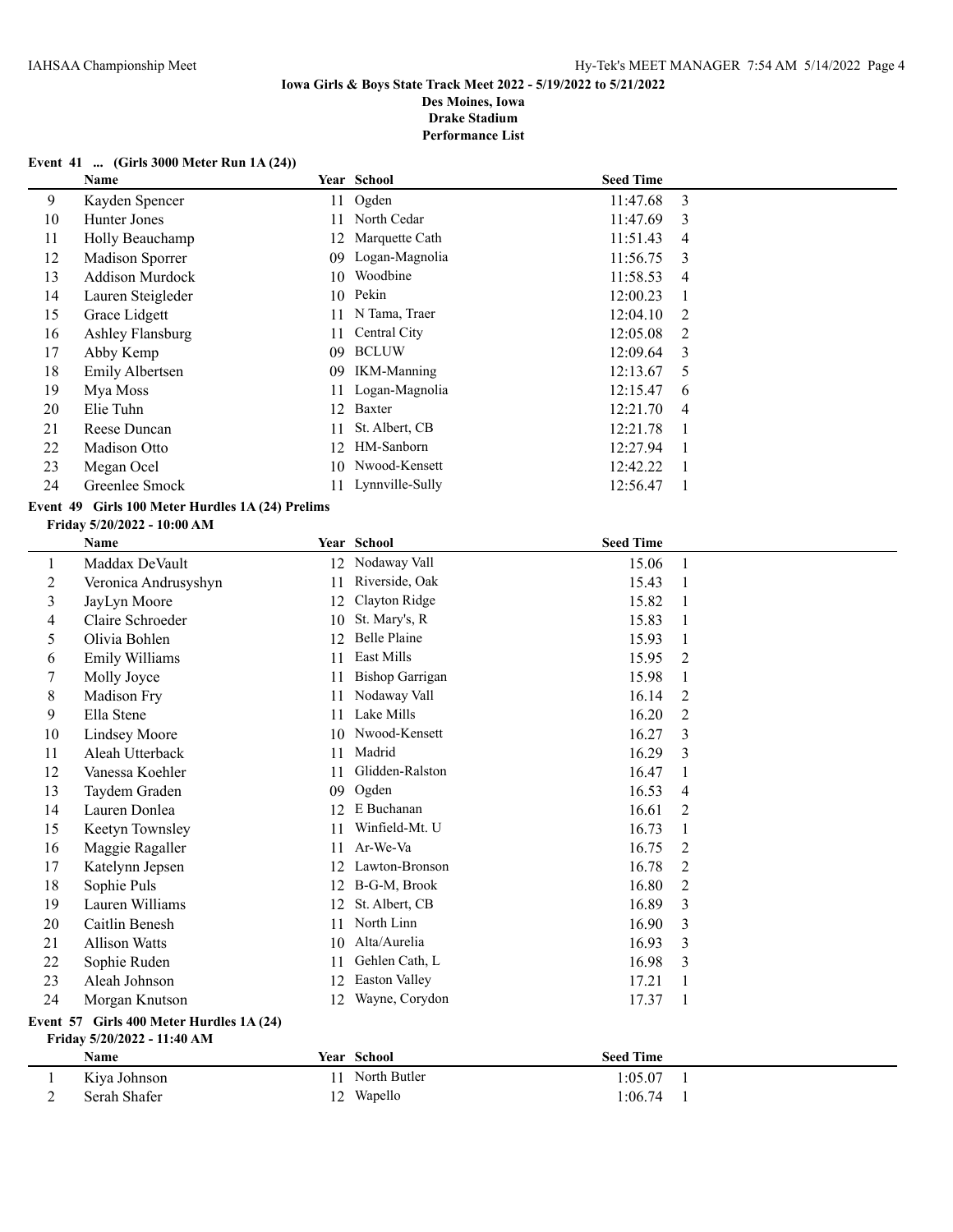#### **Event 57 ... (Girls 400 Meter Hurdles 1A (24))**

|    | Name                  |    | Year School            | <b>Seed Time</b> |   |
|----|-----------------------|----|------------------------|------------------|---|
| 3  | Aleah Utterback       | 11 | Madrid                 | 1:06.81          | 1 |
| 4  | Maddax DeVault        | 12 | Nodaway Vall           | 1:06.97          | 2 |
| 5  | Sophie Ruden          | 11 | Gehlen Cath, L         | 1:07.10          |   |
| 6  | <b>Brynnly German</b> | 10 | Martndsl-StMarys       | 1:07.20          | 3 |
| 7  | Taja Conley           | 11 | South O'Brien          | 1:08.29          | 2 |
| 8  | Allison Kettmann      | 12 | Marquette Cath         | 1:08.71          |   |
| 9  | Danika Demers         | 12 | St. Mary's, SL         | 1:08.86          |   |
| 10 | Kenna Paxson          | 12 | <b>BCLUW</b>           | 1:08.86          |   |
| 11 | <b>Lindsey Moore</b>  | 10 | Nwood-Kensett          | 1:08.87          | 2 |
| 12 | Carly Hengesteg       | 12 | Nwood-Kensett          | 1:08.95          | 3 |
| 13 | Lauren Williams       | 12 | St. Albert, CB         | 1:09.24          |   |
| 14 | Lauren Malone         | 10 | Boyer Valley           | 1:09.44          | 2 |
| 15 | JayLyn Moore          | 12 | Clayton Ridge          | 1:09.64          |   |
| 16 | Cortney Knutson       | 10 | Wayne, Corydon         | 1:10.02          |   |
| 17 | Leah Weaver           | 09 | West Fork              | 1:10.09          | 4 |
| 18 | Emma Erickson         | 11 | Newell-Fonda           | 1:11.02          | 3 |
| 19 | Nia Howard            | 11 | Springville            | 1:11.48          | 2 |
| 20 | Kaeley Axmear         | 12 | English Valleys        | 1:11.50          | 2 |
| 21 | Maggie Ragaller       | 11 | Ar-We-Va               | 1:11.52          | 4 |
| 22 | Hannah Wilson         | 09 | Fremont-Mills          | 1:11.76          | 2 |
| 23 | Reagan Clarahan       | 09 | Sigourney              | 1:11.87          | 3 |
| 24 | Reagan Murphy         | 10 | <b>Bishop Garrigan</b> | 1:11.96          | 5 |
|    |                       |    |                        |                  |   |

#### **Event 66 Girls 4x100 Meter Shuttle Hurdle 1A (24) Prelims**

#### **Thursday 5/19/2022 - 9:00 AM**

 $\overline{a}$ 

|              | <b>Team</b>              | <b>Relay</b>            |                        | <b>Seed Time</b>        |
|--------------|--------------------------|-------------------------|------------------------|-------------------------|
| $\mathbf{I}$ | Nodaway Vall             |                         |                        | 1:08.20                 |
|              | 1) Madison Fry 11        | 2) Olivia Laughery 09   | 3) Annika Nelson 10    | 4) Maddax DeVault 12    |
|              | 5) Bailey Carstens 09    | 6) Emma Lundy 10        |                        |                         |
| 2            | Bishop Garrigan          |                         |                        | 1:08.39<br>$\mathbf{1}$ |
|              | 1) Reagan Murphy 10      | 2) Zoe Montag 09        | 3) Emma Grandgenett 12 | 4) Molly Joyce 11       |
| 3            | St. Mary's, R            |                         |                        | 1:08.79<br>-1           |
|              | 1) Halle Galles 10       | 2) Mya Bunkers 10       | 3) Whitney Jensen 10   | 4) Claire Schroeder 10  |
|              | 5) Carmindee Ricke 10    | 6) Gracyn Schroeder 11  |                        |                         |
| 4            | Belle Plaine             |                         |                        | 1:09.83<br>-1           |
|              | 1) Jacey Reineke 10      | 2) Alyssa Steinback 10  | 3) Jacy Gates 12       | 4) Olivia Bohlen 12     |
|              | 5) Ella Grieder 10       | 6) Mandy Chizek 11      |                        |                         |
| 5.           | Saint Ansgar             |                         |                        | 1:09.93<br>2            |
|              | 1) Sarah Wagner 11       | 2) Kennedy Schwiesow 12 | 3) Brianna Minnis 12   | 4) Aspen Falk 10        |
|              | 5) Mariah Michels 09     | 6) Kenzie Peterson 09   |                        |                         |
| 6            | Logan-Magnolia           |                         |                        | 1:09.93                 |
|              | 1) Kiera Hochstein 10    | 2) Addyson Monico 10    | 3) Samantha Yoder 12   | 4) Abby Czarnecki 11    |
|              | 5) Marki Helgenberger 10 | 6) Kaiya Knauss 09      |                        |                         |
| 7            | Wayne, Corydon           |                         |                        | 1:10.26                 |
|              | 1) Morgan Knutson 12     | 2) Morgan Goretska 11   | 3) Cortney Knutson 10  | 4) Jocelyn Marquis 11   |
|              | 5) Ava Whitney 09        |                         |                        |                         |
| 8            | Clayton Ridge            |                         |                        | 1:10.40                 |
|              | 1) Mara Pierce 12        | 2) Morgan Pierce 10     | 3) Audrey Ostrander 09 | 4) JayLyn Moore 12      |
|              | 5) Haley Rork 11         | 6) Allissa Mueller 09   |                        |                         |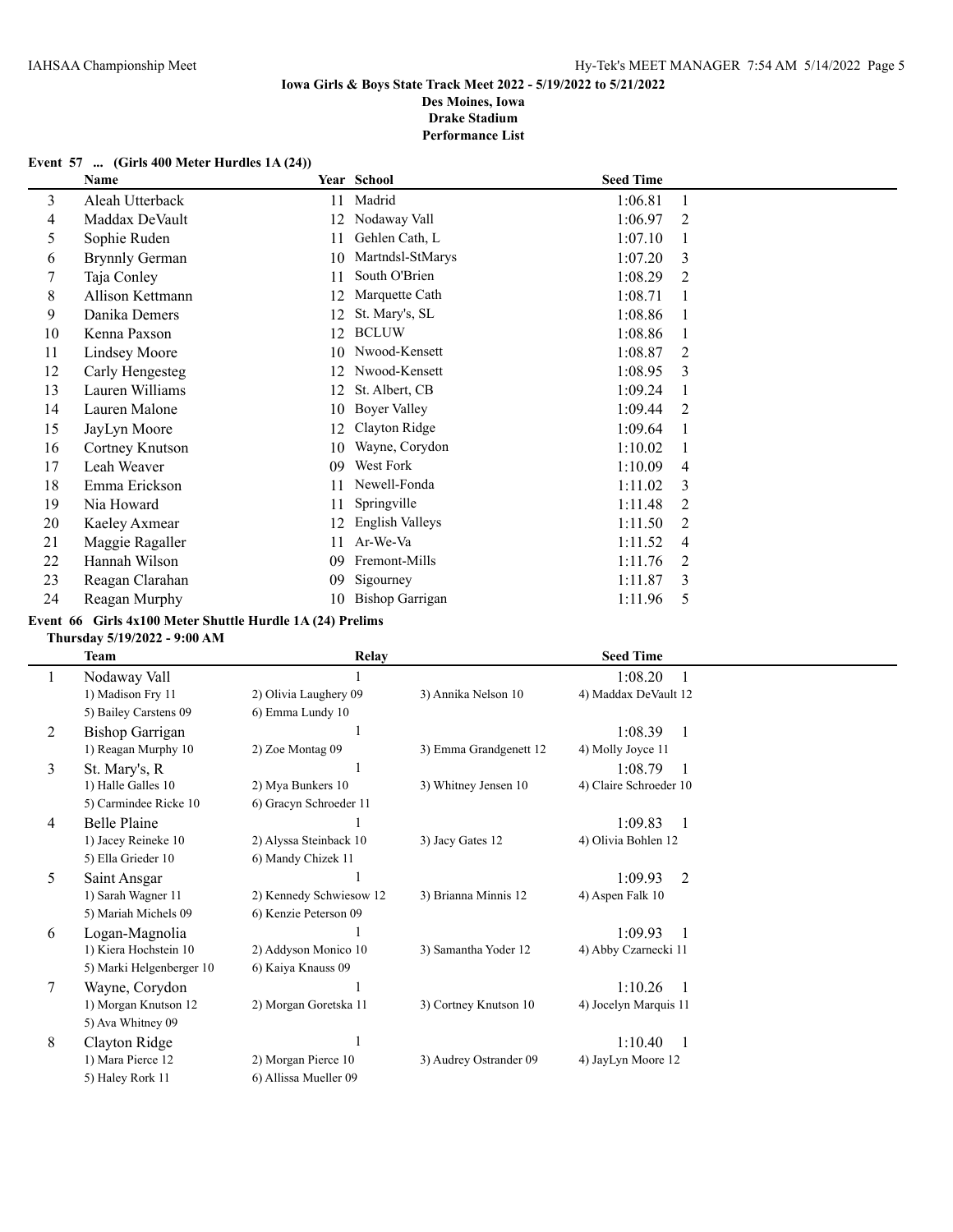## **Event 66 ... (Girls 4x100 Meter Shuttle Hurdle 1A (24) Prelims)**

|    | <b>Team</b>              | Relay                  |                         | <b>Seed Time</b>                    |  |
|----|--------------------------|------------------------|-------------------------|-------------------------------------|--|
| 9  | Fremont-Mills            |                        |                         | 1:10.78<br>-1                       |  |
|    | 1) Bella Gute 09         | 2) Hannah Wilson 09    | 3) McKenna Woods 11     | 4) Emily Madison 10                 |  |
|    | 5) Ryleigh Ewalt 09      | 6) Carlie Chambers 09  |                         |                                     |  |
| 10 | Nwood-Kensett            |                        |                         | 1:11.01<br>3                        |  |
|    | 1) Carly Hengesteg 12    | 2) Chloe Costello 10   | 3) Morgan Wallin 10     | 4) Lindsey Moore 10                 |  |
|    | 5) Addy Bachtle 12       | 6) Macy Thorson 09     |                         |                                     |  |
| 11 | Alburnett                | $\mathbf{1}$           |                         | 1:11.26<br>-1                       |  |
|    | 1) Lilly Winterowd 12    | 2) Alivia Miller 11    | 3) Lacey Neighbor 11    | 4) Hailey Carolan 12                |  |
|    | 5) Ally Olmstead 10      | 6) Rian Williams 10    |                         |                                     |  |
| 12 | Stanton                  | 1                      |                         | 1:11.44<br>2                        |  |
|    | 1) Elly McDonald 10      | 2) Addison Olson 11    | 3) Hannah Olson 09      | 4) Kyla Hart 09                     |  |
|    | 5) Leah Sandin 10        | 6) Riley Burke 09      |                         |                                     |  |
| 13 | Mount Ayr                |                        |                         | 1:11.63<br>2                        |  |
|    | 1) Madalynn Stewart 12   | 2) Kacee Klommhaus 11  | 3) Tegan Streit 11      | 4) Ryleigh Haveman 12               |  |
|    | 5) Breya Nickle 09       | 6) MaKenna Jones 11    |                         |                                     |  |
| 14 | E Buchanan               | 1                      |                         | 1:11.71<br>2                        |  |
|    | 1) Lacy Anderegg 12      | 2) Jamisin Gile 09     | 3) Andelyn Cabalka 09   | 4) Lauren Donlea 12                 |  |
|    | 5) Laynee Hogan 09       | 6) Valeria Torres 09   |                         |                                     |  |
| 15 | Winfield-Mt. U           | 1                      |                         | 1:11.82<br>-1                       |  |
|    | 1) Morgan Grelk 12       | 2) Kayreanna Sharar 11 | 3) Josie Nelson 09      | 4) Keetyn Townsley 11               |  |
|    | 5) Tessa Huston 10       | 6) Mariana Hagmeier 10 |                         |                                     |  |
| 16 | Lawton-Bronson           | $\mathbf{1}$           |                         | 1:11.98<br>2                        |  |
|    | 1) Hannah Hageman 12     | 2) Cayla Jessen 09     | 3) Katelynn Jepsen 12   | 4) Tori Rubendahl 12                |  |
|    | 5) Willow Fluent 12      | 6) Addison Smith 09    |                         |                                     |  |
| 17 | Ar-We-Va                 | 1                      |                         | 1:12.22<br>2                        |  |
|    | 1) Jamie Hausman 11      | 2) Amber Ragaller 09   | 3) Elizabeth Brunner 11 | 4) Maggie Ragaller 11               |  |
|    | 5) Trista Reis 10        | 6) Kora Obrecht 11     |                         |                                     |  |
| 18 | CAM, Anita               | $\mathbf{1}$           |                         | 1:13.20<br>3                        |  |
|    | 1) Breeanna Bower 11     | 2) Nova Wheatley 10    | 3) Maddie Holtz 12      | 4) Abby Follmann 12                 |  |
|    | 5) Jenna Wheatley 12     | 6) Abby Tibken 11      |                         |                                     |  |
| 19 | North Linn               | $\mathbf{1}$           |                         | 1:13.40<br>3                        |  |
|    | 1) Ella Ries 12          | 2) Molly Boge 09       | 3) Chloe VanEtten 12    | 4) Caitlin Benesh 11                |  |
|    | 5) Macy Boge 10          |                        |                         |                                     |  |
| 20 | Lake Mills               | $\mathbf{1}$           |                         | 1:13.61<br>4                        |  |
|    | 1) Natalie Lary 09       | 2) Alexis Anderson 10  | 3) Katelyn Rogstad 09   | 4) Ella Stene 11                    |  |
|    | 5) Ellie Hanna 11        | 6) Erica Jordan 12     |                         |                                     |  |
| 21 | Ogden                    | 1                      |                         | 1:13.61<br>2                        |  |
|    | 1) Brenlie Graden 11     | 2) Megan Taylor 12     | 3) Sydney King 09       | 4) Taydem Graden 09                 |  |
|    | 5) Hazel Friedrichsen 09 | 6) Lily Joseph 09      |                         |                                     |  |
| 22 | Collins-Maxwell          | $\mathbf{1}$           |                         | 1:13.68<br>3                        |  |
|    | 1) Marissa Boege 11      | 2) Gracie Leslie 10    | 3) Hannah Kimberley 10  | 4) Avery Fricke 12                  |  |
|    | 5) Chloe Wierson 10      | 6) Ashlyn Davis 11     |                         |                                     |  |
| 23 | Danville                 | $\mathbf{1}$           |                         | 1:13.72<br>$\overline{\phantom{0}}$ |  |
|    | 1) Eden Svaboda 12       | 2) Chloe Horn 11       | 3) Alexis Dietsch 10    | 4) Allison Dowd 12                  |  |
|    | 5) Rylee Morris 10       | 6) Kylie Palmer 11     |                         |                                     |  |
| 24 | South O'Brien            | $\mathbf{1}$           |                         | 1:13.76<br>$\overline{3}$           |  |
|    | 1) Abby Schreck 12       | 2) Riley Draper 12     | 3) Marissa Ebel 10      | 4) Kenna Bauer 12                   |  |
|    | 5) Abigail Nelson 09     | 6) Tatiana Conley 11   |                         |                                     |  |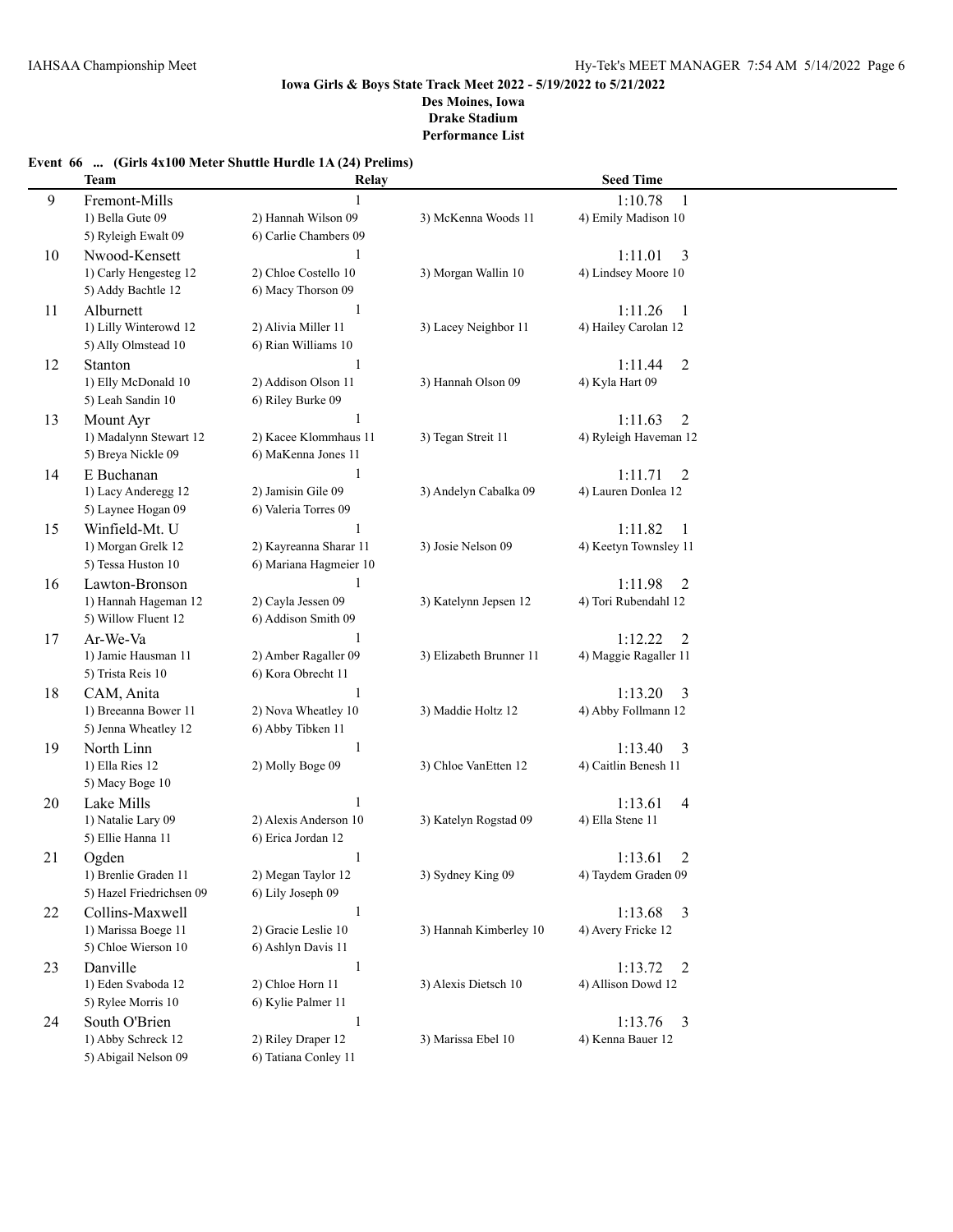## **Event 70 Girls 4x100 Meter Relay 1A (24) Prelims Friday 5/20/2022 - 12:40 PM**

|    | <b>Team</b>            | Relay                    |                        | <b>Seed Time</b>           |
|----|------------------------|--------------------------|------------------------|----------------------------|
| 1  | Madrid                 | 1                        |                        | 49.18<br>1                 |
|    | 1) Lilly Ostert 11     | 2) Emma Olsen 12         | 3) Jillian Dodds 12    | 4) Ella Santi 11           |
|    | 5) Chloe Buck 10       | 6) Aleah Utterback 11    |                        |                            |
| 2  | Wapello                | 1                        |                        | 51.09<br>$\mathbf{1}$      |
|    | 1) Ada Boysen 10       | 2) Lindsy Massner 12     | 3) Quinn Veach 11      | 4) Serah Shafer 12         |
|    | 5) Madelyn Lanz 11     |                          |                        |                            |
| 3  | Lisbon                 | 1                        |                        | 51.56<br>1                 |
|    | 1) Addy Happel 10      | 2) Ava Czarnecki 10      | 3) Mia Petersen 12     | 4) Peyton Robinson 11      |
|    | 5) Brynn Epperly 09    | 6) Sophie Jennett 12     |                        |                            |
| 4  | Ogden                  | $\mathbf{1}$             |                        | $\overline{2}$<br>51.64    |
|    | 1) Brenlie Graden 11   | 2) Taydem Graden 09      | 3) Courtney Buzzell 11 | 4) Sydney King 09          |
|    | 5) Kaleigh Badker 11   | 6) Hazel Friedrichsen 09 |                        |                            |
| 5  | Collins-Maxwell        |                          |                        | $\overline{3}$<br>51.67    |
|    | 1) Marissa Boege 11    | 2) Chloe Wierson 10      | 3) Avery Fricke 12     | 4) Alexis Houge 12         |
|    | 5) Erica Houge 10      | 6) Gracie Leslie 10      |                        |                            |
| 6  | Wapsie Val, F          | 1                        |                        | 51.71<br>$\mathbf{1}$      |
|    | 1) Jaylin May 09       | 2) Hannah Knight 11      | 3) Brylee Bellis 11    | 4) Peyton Curley 09        |
|    | 5) Avery Jones 09      | 6) LeeAnn Oltrogge 09    |                        |                            |
| 7  | Nodaway Vall           |                          |                        | 51.73<br>$\overline{4}$    |
|    | 1) Maddie Weston 09    | 2) Abby Engles 11        | 3) Emma Lundy 10       | 4) Madison Fry 11          |
|    | 5) Grace Britten 10    | 6) Alena Rectenbaugh 09  |                        |                            |
| 8  | <b>Bishop Garrigan</b> |                          |                        | 51.80<br>1                 |
|    | 1) Reagan Murphy 10    | 2) Emma Grandgenett 12   | 3) Zoe Montag 09       | 4) Abbie Capesius 10       |
|    | 5) Molly Joyce 11      | 6) Molly Peterson 09     |                        |                            |
| 9  | North Union            | $\mathbf{1}$             |                        | 51.82<br>$\overline{2}$    |
|    | 1) Ella Ulrich 11      | 2) Naomi Jones 10        | 3) Shelby Fraker 11    | 4) Sam Nielsen 12          |
|    | 5) Beth Strueber 10    | 6) Lily Henderson 12     |                        |                            |
| 10 | HM-Sanborn             | 1                        |                        | 51.88<br>$\mathbf{1}$      |
|    | 1) Abby Otto 10        | 2) Emily Mutombo 11      | 3) Lydia Harders 12    | 4) Jasmine Lux 12          |
|    | 5) Emily Otto 12       | 6) Anna VanderVeen 12    |                        |                            |
| 11 | Riverside, Oak         | $\mathbf{1}$             |                        | 52.00                      |
|    | 1) Izzy Bluml 12       | 2) Lydia Erickson 10     | 3) Emma Gordon 10      | 4) Veronica Andrusyshyn 11 |
|    | 5) Lili McCready 11    | 6) Elly Henderson 09     |                        |                            |
| 12 | South O'Brien          | 1                        |                        | 52.00<br>$\overline{2}$    |
|    | 1) Abby Schreck 12     | 2) Karlee Warnke 11      | 3) Kenna Bauer 12      | 4) Willa Sickelka 12       |
|    | 5) Taja Conley 11      | 6) Maddy Friedrichsen 09 |                        |                            |
| 13 | Maquoketa Valley       | $\mathbf{1}$             |                        | 52.20<br>$\overline{2}$    |
|    | 1) Amaya Hunt 12       | 2) Leah Ries 12          | 3) McKenna Thompson 11 | 4) Lily Huber 10           |
|    | 5) Kendra Hillers 12   | 6) Emma Richter 12       |                        |                            |
| 14 | Alburnett              | $\mathbf{1}$             |                        | 52.32<br>2                 |
|    | 1) Lilly Winterowd 12  | 2) Gralynn Martin 10     | 3) Savannah Caves 10   | 4) Hailey Carolan 12       |
|    | 5) Peyton Scott 10     | 6) Ally Olmstead 10      |                        |                            |
| 15 | North Linn             | $\mathbf{1}$             |                        | 52.34 3                    |
|    | 1) Skylar Benesh 10    | 2) Jaden Benesh 12       | 3) Macy Boge 10        | 4) Kylee Shoop 09          |
|    | 5) Ella Ries 12        | 6) Chloe VanEtten 12     |                        |                            |
| 16 | Newell-Fonda           | $\mathbf{1}$             |                        | 52.36<br>$\mathbf{1}$      |
|    | 1) Isabel Bartek 10    | 2) Macy Sievers 12       | 3) Mia Walker 11       | 4) Mary Walker 11          |
|    | 5) McKenna Sievers 10  | 6) Lindsey Wolf 09       |                        |                            |
| 17 | Lynnville-Sully        | $\mathbf{1}$             |                        | 52.60<br>$\mathbf{1}$      |
|    | 1) Carsyn McFarland 10 | 2) Aliya James 12        | 3) Sydney Jansen 12    | 4) Reagan McFarland 12     |
|    | 5) Morgan Jones 10     | 6) Natalie Nikkel 12     |                        |                            |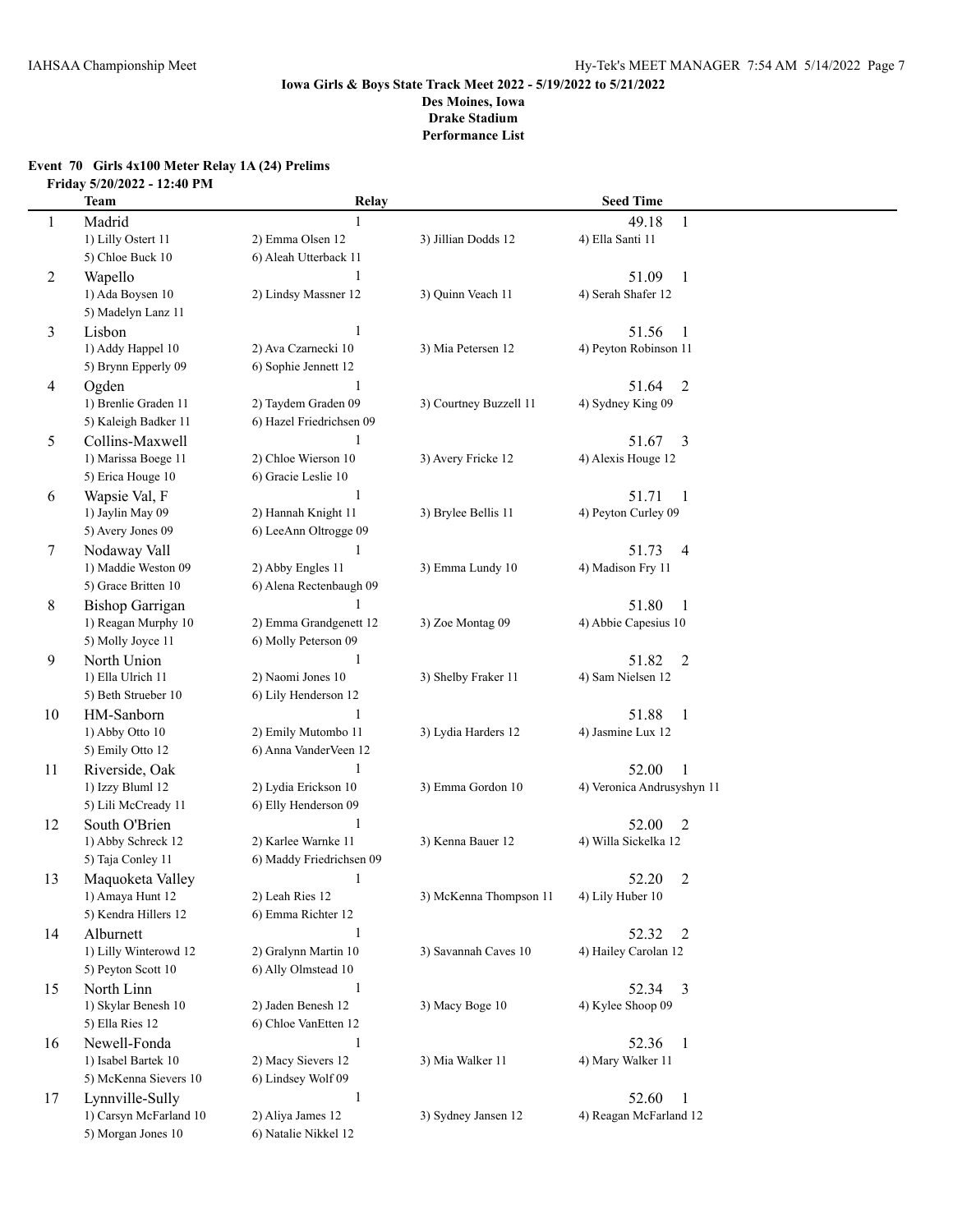|  |  | Event 70  (Girls 4x100 Meter Relay 1A (24) Prelims) |  |  |  |  |
|--|--|-----------------------------------------------------|--|--|--|--|
|--|--|-----------------------------------------------------|--|--|--|--|

|    | <b>Team</b>               | Relay                   |                       | <b>Seed Time</b>        |  |
|----|---------------------------|-------------------------|-----------------------|-------------------------|--|
| 18 | Gehlen Cath, L            |                         |                       | 52.70<br>3              |  |
|    | 1) Brynn Wendt 11         | 2) Sophie Ruden 11      | 3) Cadence Goebel 11  | 4) Lauren Heying 12     |  |
|    | 5) Miyah Whitehead 11     | 6) Aurora Goebel 09     |                       |                         |  |
| 19 | Bellevue                  |                         |                       | 52.74<br>-3             |  |
|    | 1) Morgan Meyer 11        | 2) Tayla Leibfried 09   | 3) Jami Portz 10      | 4) Adessa Leibfried 11  |  |
|    | 5) Alexis McCombie 10     | 6) Ka'Lynn DeShaw 11    |                       |                         |  |
| 20 | <b>WACO</b>               |                         |                       | 52.76<br>-2             |  |
|    | 1) McKenzie Vradenburg 11 | 2) Halle Shelman 10     | 3) Amy Moran 12       | 4) Ellah Kissell 11     |  |
|    | 5) Jocelyn Fulton 11      | 6) Maggie Rinner 12     |                       |                         |  |
| 21 | Winfield-Mt. U            |                         |                       | 52.76<br>-3             |  |
|    | 1) Annabelle Loveless 12  | 2) Tessa Huston 10      | 3) Keetyn Townsley 11 | 4) Aurey Meeker 10      |  |
|    | 5) Pacey Schlee 09        | 6) Josie Nelson 09      |                       |                         |  |
| 22 | Westwood, Sloan           |                         |                       | 52.83<br>$\overline{4}$ |  |
|    | 1) Cora Shull 12          | 2) Sarah Hall 12        | 3) Jordan Shull 10    | 4) Lela Haveman 09      |  |
|    | 5) Payton Thompson 09     | 6) Jocelyn McFarland 09 |                       |                         |  |
| 23 | St. Mary's, R             |                         |                       | 52.92<br>5              |  |
|    | 1) Halle Galles 10        | 2) Whitney Jensen 10    | 3) Carmindee Ricke 10 | 4) Claire Schroeder 10  |  |
|    | 5) Mya Bunkers 10         | 6) Octavia Galles 10    |                       |                         |  |
| 24 | <b>AGWSR</b>              |                         |                       | 53.57                   |  |
|    | 1) Ava Olson 10           | 2) Trevyn Smith 09      | 3) Brynn Smith 11     | 4) Trinity Rotgers 11   |  |
|    | 5) Karis Lippert 10       | 6) Ella Diemer 09       |                       |                         |  |

#### **Event 78 Girls 4x200 Meter Relay 1A (24)**

**Friday 5/20/2022 - 10:50 AM**

|        | <b>Team</b>                | <b>Relay</b>                |                        | <b>Seed Time</b>          |  |
|--------|----------------------------|-----------------------------|------------------------|---------------------------|--|
|        | Madrid                     |                             |                        | 1:44.11<br>-1             |  |
|        | 1) Lilly Ostert 11         | 2) Emma Olsen 12            | 3) Jillian Dodds 12    | 4) Ella Santi 11          |  |
|        | 5) Chloe Buck 10           | 6) Piper Steberg 11         |                        |                           |  |
| 2      | Nodaway Vall               |                             |                        | 1:47.76<br>2              |  |
|        | 1) Abby Engles 11          | 2) Madison Fry 11           | 3) Emma Lundy 10       | 4) Annika Nelson 10       |  |
|        | 5) Maddax DeVault 12       | 6) Alena Rectenbaugh 09     |                        |                           |  |
| 3      | Newell-Fonda               |                             |                        | 1:48.90<br>$\overline{1}$ |  |
|        | 1) Isabel Bartek 10        | 2) Macy Sievers 12          | 3) Mia Walker 11       | 4) Mary Walker 11         |  |
|        | 5) Izzy Sievers 11         | 6) Kierra Jungers 10        |                        |                           |  |
| 4      | South O'Brien              |                             |                        | 1:48.95<br>$\overline{1}$ |  |
|        | 1) Abby Schreck 12         | 2) Karlee Warnke 11         | 3) Taja Conley 11      | 4) Willa Sickelka 12      |  |
|        | 5) Kenna Bauer 12          | 6) Maddy Friedrichsen 09    |                        |                           |  |
| 5      | Audubon                    |                             |                        | 1:49.41<br>2              |  |
|        | 1) Makayla Schmidt 12      | 2) Abigail Zaiger 12        | 3) Madison Steckler 11 | 4) Mattie Nielsen 10      |  |
|        | 5) Michelle Brooks 10      | 6) Addie Hocker 10          |                        |                           |  |
| 6      | Riverside, Oak             |                             |                        | 1:49.56<br>$\overline{1}$ |  |
|        | 1) Veronica Andrusyshyn 11 | 2) Izzy Bluml 12            | 3) Elly Henderson 09   | 4) Lydia Erickson 10      |  |
|        | 5) Veronica Schechinger 09 | 6) Macy Woods 11            |                        |                           |  |
| $\tau$ | Lisbon                     |                             |                        | 1:49.75                   |  |
|        | 1) Addy Happel 10          | 2) Mia Petersen 12          | 3) Addie Clark 09      | 4) Peyton Robinson 11     |  |
|        | 5) Ava Czarnecki 10        | 6) Brynn Epperly 09         |                        |                           |  |
| 8      | Graet-T/Ruth-Ayr           |                             |                        | 1:50.31<br>$\overline{1}$ |  |
|        | 1) Macy Alderson 12        | 2) Drea McKean-Riparetti 11 | 3) Lilly Thompson 10   | 4) Myla Murphy 11         |  |
|        | 5) Kendall Umsheid 12      | 6) Natalie Swedin 10        |                        |                           |  |
| 9      | Central, Elkader           |                             |                        | 1:50.33<br>$\overline{1}$ |  |
|        | 1) Tori Sylvester 09       | 2) Grace Kuehl 10           | 3) Kaitlyn Wiley 12    | 4) Hannah Asche 11        |  |
|        | 5) Jaydin Dettman 10       | 6) Haley Mueller 12         |                        |                           |  |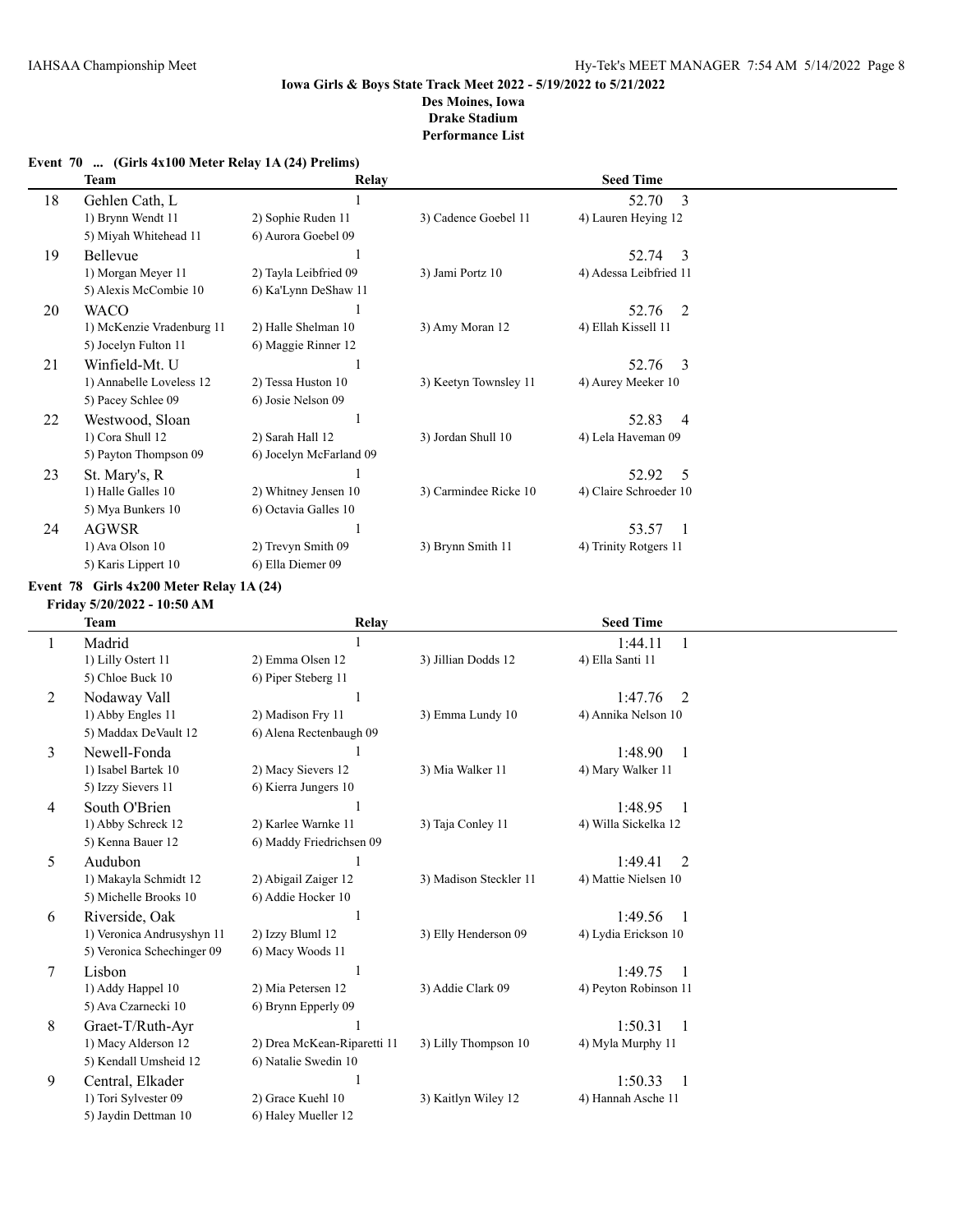|    | <b>Team</b>                                              | Relay                   |                        | <b>Seed Time</b>          |  |
|----|----------------------------------------------------------|-------------------------|------------------------|---------------------------|--|
| 10 | Wapello                                                  |                         |                        | 1:50.57<br>1              |  |
|    | 1) Ada Boysen 10                                         | 2) Quinn Veach 11       | 3) Patricia Hank 12    | 4) Lindsy Massner 12      |  |
|    | 5) Madelyn Lanz 11                                       |                         |                        |                           |  |
| 11 | North Linn                                               | 1                       |                        | $\overline{2}$<br>1:50.59 |  |
|    | 1) Skylar Benesh 10                                      | 2) Jaden Benesh 12      | 3) Macy Boge 10        | 4) Kylee Shoop 09         |  |
|    | 5) Caitlin Benesh 11                                     | 6) Emilee Beuter 09     |                        |                           |  |
| 12 | Alburnett                                                | 1                       |                        | $\overline{2}$<br>1:50.70 |  |
|    | 1) Lilly Winterowd 12                                    | 2) Gralynn Martin 10    | 3) Savannah Caves 10   | 4) Lacey Neighbor 11      |  |
|    | 5) Peyton Scott 10                                       | 6) Ally Olmstead 10     |                        |                           |  |
| 13 | Wapsie Val, F                                            | 1                       |                        | 1:51.02<br>3              |  |
|    | 1) Emma Jones 11                                         | 2) Hannah Knight 11     | 3) Brylee Bellis 11    | 4) Peyton Curley 09       |  |
|    | 5) Jaylin May 09                                         | 6) Avery Jones 09       |                        |                           |  |
| 14 | <b>English Valleys</b>                                   | 1                       |                        | 1:51.22<br>2              |  |
|    | 1) Delaney Hall 10                                       | 2) Kayli Mohror 11      | 3) Nevaeh Decker 10    | 4) Maddie Mikesell 12     |  |
|    | 5) Libby Armstrong 10                                    |                         |                        |                           |  |
| 15 | Mount Ayr                                                | 1                       |                        | 1:51.41<br>1              |  |
|    | 1) Payten Lambert 12                                     | 2) Kaylie Shields 11    | 3) Jaxy Knight 09      | 4) MaKenna Jones 11       |  |
|    | 5) Adalyn Reynolds 12                                    | 6) Ashlyn Murphy 09     |                        |                           |  |
| 16 | Don Bosco                                                | 1                       |                        | 1:51.87<br>1              |  |
|    | 1) Abby Steimel 12                                       | 2) Paige Corkery 10     | 3) Hannah Thome 10     | 4) Kendra Nissen 11       |  |
|    | 5) Caelor Yoder 11                                       | 6) Kennedi McGarvey 09  |                        |                           |  |
| 17 | North Union                                              |                         |                        | 1:52.22<br>$\overline{2}$ |  |
|    | 1) Ella Ulrich 11                                        | 2) Lily Henderson 12    | 3) Naomi Jones 10      | 4) Shelby Fraker 11       |  |
|    | 5) Hanna Sandvig 12                                      | 6) Cassie Beadle 12     |                        |                           |  |
| 18 | West Hancock                                             | 1                       |                        | 1:52.53<br>3              |  |
|    | 1) Shelby Goepel 11                                      | 2) Mallory Leerar 10    | 3) Paige Kudej 12      | 4) Kamryn Eckels 11       |  |
|    | 5) Kennedy Kelly 12                                      | 6) Quinn Harle 12       |                        |                           |  |
| 19 | Ogden                                                    | 1                       |                        | 1:52.67<br>3              |  |
|    | 1) Megan Taylor 12                                       | 2) Brenlie Graden 11    | 3) Courtney Buzzell 11 | 4) Sydney King 09         |  |
|    | 5) Taydem Graden 09                                      | 6) Kaleigh Badker 11    |                        |                           |  |
| 20 | Highland                                                 | 1                       |                        | 1:52.91<br>3              |  |
|    | 1) Grace Prybil 10                                       | 2) Sarah Burton 10      | 3) Katelyn Waters 11   | 4) Mackenzie McFarland 11 |  |
|    | 5) MyLei Smith 11                                        | 6) Mackinze Hora 12     |                        |                           |  |
| 21 | <b>WACO</b>                                              | 1                       |                        | 1:53.03<br>3              |  |
|    | 1) McKenzie Vradenburg 11                                | 2) Halle Shelman 10     | 3) Amy Moran 12        | 4) Ellah Kissell 11       |  |
|    | 5) Katie Leichty 11                                      | 6) Maggie Rinner 12     |                        |                           |  |
| 22 | Stanton                                                  | 1                       |                        | 1:53.13<br>2              |  |
|    | 1) Kyla Hart 09                                          | 2) Hannah Olson 09      | 3) Brooklyn Silva 11   | 4) Lauren Johnson 09      |  |
|    | 5) Addison Olson 11                                      | 6) Elly McDonald 10     |                        |                           |  |
| 23 | Midland, Wyoming                                         | 1                       |                        | 1:53.19<br>4              |  |
|    | 1) Amaya Terrell 11                                      | 2) Gracie Franzen 11    | 3) Alyssa Eckhardt 09  | 4) Jaden Gatts 11         |  |
|    | 5) Anna Bartels 10                                       | 6) Alivia Smith 11      |                        |                           |  |
| 24 | St. Albert, CB                                           | 1                       |                        | 1:53.20<br>3              |  |
|    | 1) Lydia Sherrill 11                                     | 2) Ellie Monahan 09     | 3) Carly McKeever 11   | 4) Lauren Williams 12     |  |
|    | 5) Ava Wagner 09                                         | 6) Kirsten Piskorski 09 |                        |                           |  |
|    | <b>Event 86 Cirls 4x400 Meter Relay 1 A (24) Prelims</b> |                         |                        |                           |  |

### **Event 78 ... (Girls 4x200 Meter Relay 1A (24))**

**Event 86 Girls 4x400 Meter Relay 1A (24) Prelims Friday 5/20/2022 - 1:20 PM**

| Team                 | Relay                |                     | <b>Seed Time</b>   |  |
|----------------------|----------------------|---------------------|--------------------|--|
| Central. Elkader     |                      |                     | 4:13.37            |  |
| 1) Jaydin Dettman 10 | 2) Delaney Scherf 11 | 3) Kaitlyn Wiley 12 | 4) Hannah Asche 11 |  |
| 5) Tori Sylvester 09 | 6) Eva Embretson 11  |                     |                    |  |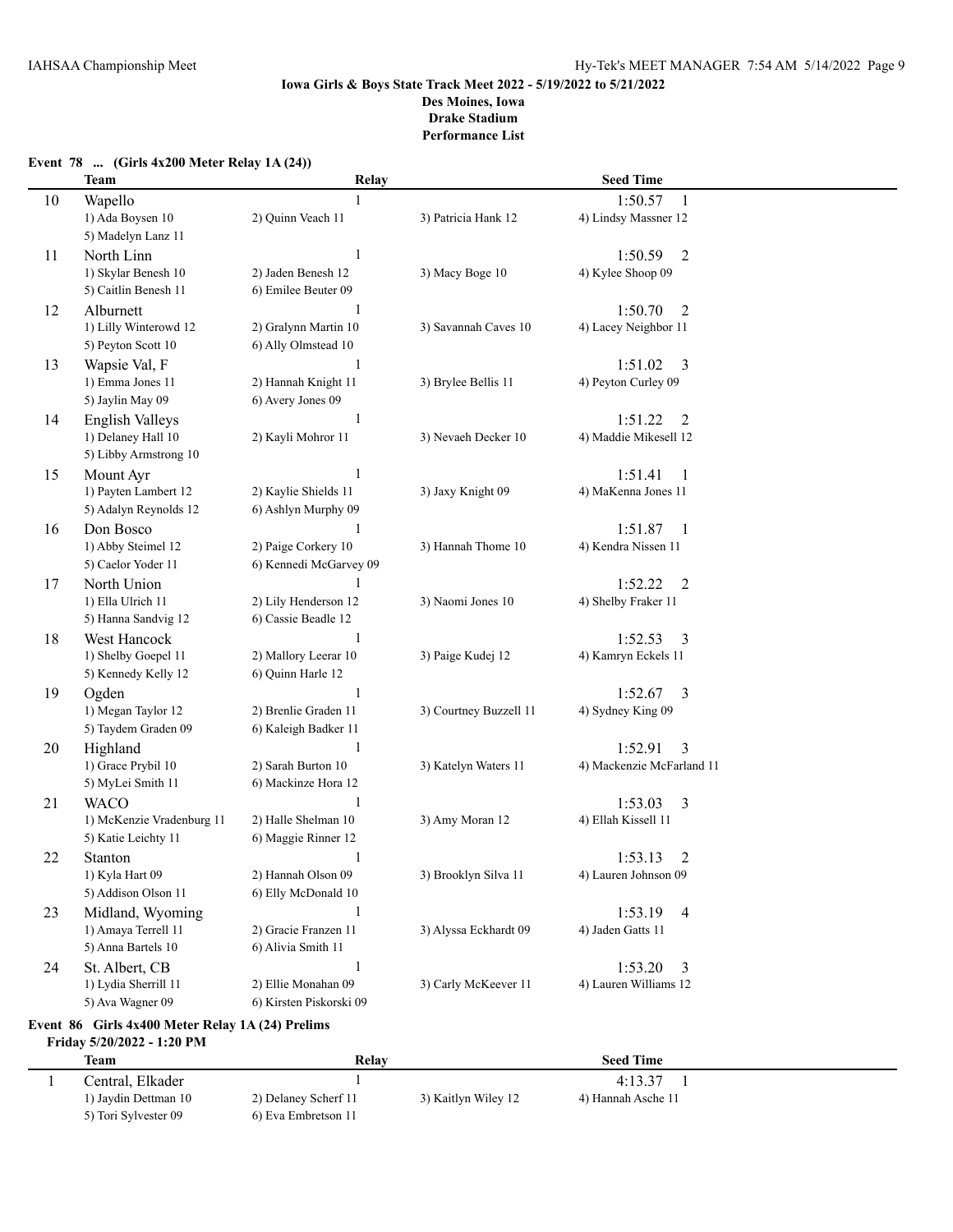## **Event 86 ... (Girls 4x400 Meter Relay 1A (24) Prelims)**

|    | <b>Team</b>                          | Relay                            |                        | <b>Seed Time</b>                   |
|----|--------------------------------------|----------------------------------|------------------------|------------------------------------|
| 2  | Martndsl-StMarys                     |                                  |                        | 4:14.16<br>-1                      |
|    | 1) Ellie Baker 09                    | 2) Campbell German 10            | 3) Jackie Kleve 12     | 4) Brynnly German 10               |
|    | 5) Maryann Hart 09                   | 6) Carolyn Amfahr 10             |                        |                                    |
| 3  | Nodaway Vall                         |                                  |                        | 4:14.22<br>$\overline{2}$          |
|    | 1) Abby Engles 11                    | 2) Alena Rectenbaugh 09          | 3) Emma Lundy 10       | 4) Annika Nelson 10                |
|    | 5) Bailey Carstens 09                | 6) Maddax DeVault 12             |                        |                                    |
| 4  | Nashua-Plainfld                      | $\mathbf{1}$                     |                        | 4:14.69<br>-1                      |
|    | 1) Abbie Hyde 12                     | 2) Jennah Carpenter 12           | 3) Jordyn Frost 10     | 4) Kadence Huck 09                 |
|    | 5) Ellie Eick 10                     | 6) Kara Levi 12                  |                        |                                    |
| 5  | Alburnett                            | $\mathbf{1}$                     |                        | 4:15.65<br>-1                      |
|    | 1) Lacey Neighbor 11                 | 2) Peyton Scott 10               | 3) Savannah Caves 10   | 4) Hailey Carolan 12               |
|    | 5) Emma Stiffler 09                  | 6) Gralynn Martin 10             |                        |                                    |
| 6  | Pekin                                | 1                                |                        | 4:16.57<br>-1                      |
|    | 1) Makenzie Dahlstrom 12             | 2) Lauren Derscheid 12           | 3) Audrey Fariss 10    | 4) Sarah Eubanks 12                |
|    | 5) Claire Roth 11                    |                                  |                        |                                    |
| 7  | Wapsie Val, F                        | 1                                |                        | 4:16.59<br>$\overline{2}$          |
|    | 1) Sydnie Martin 12                  | 2) Emma Jones 11                 | 3) Peyton Curley 09    | 4) Brylee Bellis 11                |
|    | 5) Hailey Eitzenhefer 12             | 6) Ava VanDaele 10               |                        |                                    |
| 8  | Midland, Wyoming                     | $\mathbf{1}$                     |                        | 4:16.92<br>2                       |
|    | 1) Anna Bartels 10                   | 2) Alivia Smith 11               | 3) Alyssa Eckhardt 09  | 4) Gracie Franzen 11               |
|    | 5) Jaden Gatts 11                    | 6) Taelynn Gravel 09             |                        |                                    |
| 9  | St. Edmond, FD                       | 1                                |                        | 4:17.83<br>3                       |
|    | 1) Mya McClain 12                    | 2) Gracie Harvey 12              | 3) Ellie Knox 09       | 4) Caroline Shelly 12              |
|    | 5) Hannah Landwehr 10                | 6) Emma Alstott 12               |                        |                                    |
| 10 | Audubon                              | 1                                |                        | 4:17.90<br>-1                      |
|    | 1) Abigail Zaiger 12                 | 2) Mattie Nielsen 10             | 3) Madison Steckler 11 | 4) Hannah Thygesen 12              |
|    | 5) Stefi Beisswenger 09              | 6) Michelle Brooks 10            |                        |                                    |
| 11 | <b>Bishop Garrigan</b>               | $\mathbf{1}$                     |                        | 4:18.38<br>$\mathbf{1}$            |
|    | 1) Emma Grandgenett 12               | 2) Zoe Montag 09                 | 3) Molly Joyce 11      | 4) Abbie Capesius 10               |
|    | 5) Reagan Murphy 10                  | 6) Veronica Capesius 12          |                        |                                    |
| 12 | Wayne, Corydon                       | 1                                |                        | 4:19.92<br>$\mathbf{1}$            |
|    | 1) Devyn Davis 11                    | 2) Hagan Arnold 10               | 3) Jocelyn Marquis 11  | 4) Reese Brown 12                  |
|    | 5) Cortney Knutson 10                | 6) Toxey Freeman 12              |                        |                                    |
| 13 | North Linn                           |                                  |                        | 4:20.10<br>3                       |
|    | 1) Allie Haughenbury 09              | 2) Meghan Wheatley 10            | 3) Kamryn Kurt 10      | 4) Mackenzie Bridgewater 09        |
|    | 5) Caitlin Benesh 11                 | 6) Molly Boge 09                 |                        |                                    |
| 14 | Maquoketa Valley                     | $\mathbf{1}$                     |                        | 4:21.38<br>4                       |
|    | 1) Saige Hunt 11                     | 2) Kylie Chesnut 12              | 3) McKenna Thompson 11 | 4) Amaya Hunt 12                   |
|    | 5) Lili Bauers 09                    | 6) Emma Doyl 12                  |                        |                                    |
| 15 | Riverside, Oak                       | $\mathbf{1}$                     |                        | 4:21.54<br>$\mathbf{1}$            |
|    | 1) Elly Henderson 09                 | 2) Macy Woods 11                 | 3) Lydia Erickson 10   | 4) Izzy Bluml 12                   |
|    | 5) Veronica Schechinger 09           | 6) Carly Henderson 10            |                        |                                    |
| 16 | HM-Sanborn                           | $\mathbf{1}$                     |                        | 4:22.42<br>-1                      |
|    | 1) Anna VanderVeen 12                | 2) Lydia Harders 12              | 3) Abby Otto 10        | 4) Jasmine Lux 12                  |
|    | 5) Kylee Schiphoff 09                | 6) Madison Otto 12               |                        |                                    |
| 17 | Saint Ansgar<br>1) Mariah Michels 09 | $\mathbf{1}$<br>2) Aspen Falk 10 | 3) Amelia Porisch 09   | 4:22.72<br>2<br>4) Natalie Bork 10 |
|    | 5) Lia Halfman 10                    | 6) Jaci Woods 12                 |                        |                                    |
|    | <b>IKM-Manning</b>                   | $\mathbf{1}$                     |                        | 4:22.88                            |
| 18 | 1) Taylor Beckendorf 09              | 2) Madelyn Snyder 11             | 3) Bianca Cadwell 12   | 2<br>4) Lauren Irlbeck 11          |
|    | 5) Emmie Ring 11                     | 6) Abbagail Neilheisel 10        |                        |                                    |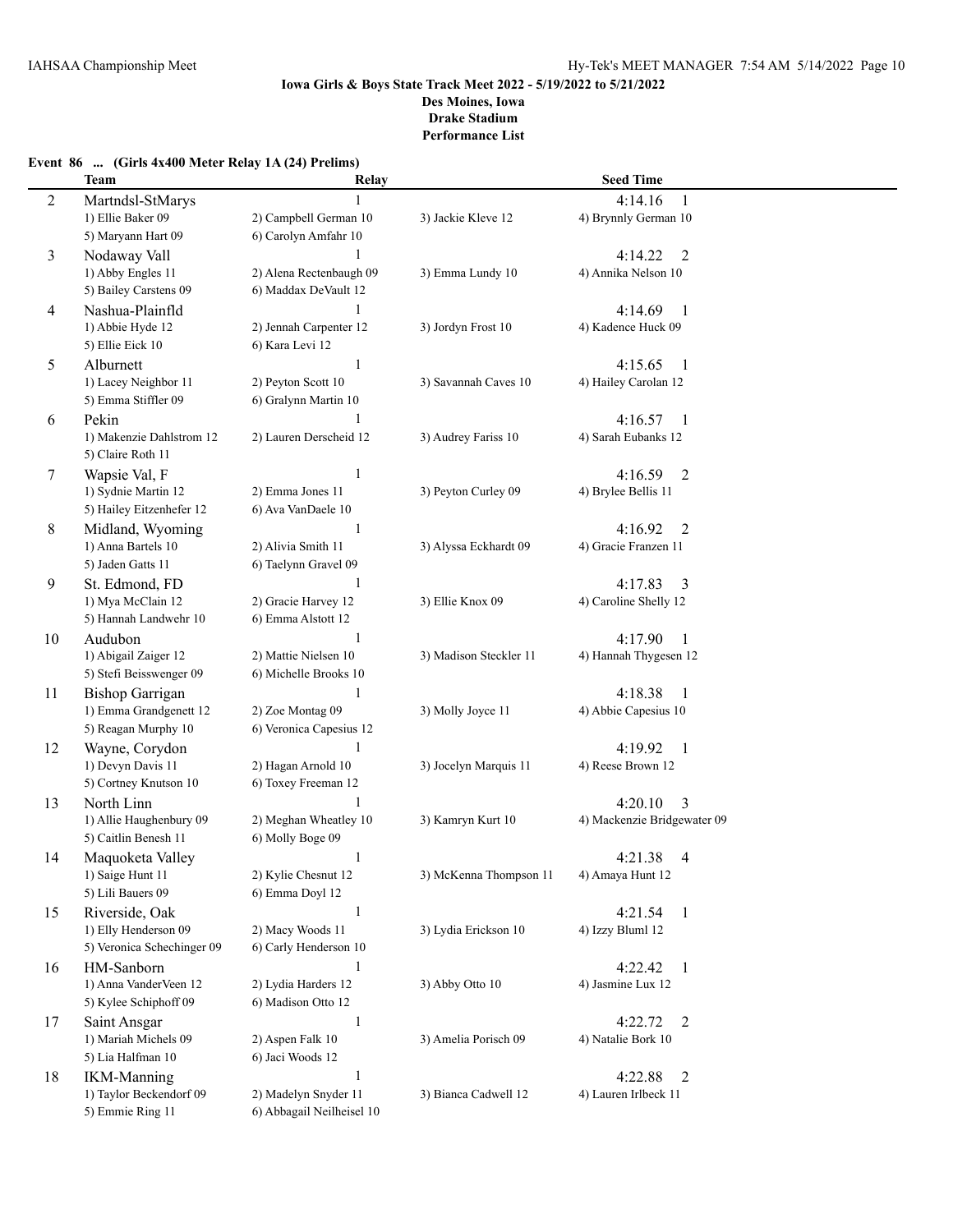### **Event 86 ... (Girls 4x400 Meter Relay 1A (24) Prelims)**

|    | Team                  | Relay                   |                      | <b>Seed Time</b>                     |  |
|----|-----------------------|-------------------------|----------------------|--------------------------------------|--|
| 19 | <b>BCLUW</b>          |                         |                      | 4:23.22<br>2                         |  |
|    | 1) Kenna Paxson 12    | 2) Mallori Jones 10     | 3) Miranda Jones 10  | 4) Fiona Speicher 12                 |  |
|    | 5) Raegan Crawford 09 | 6) Klayre Gallentine 09 |                      |                                      |  |
| 20 | Don Bosco             |                         |                      | 4:23.81<br>$\overline{\phantom{a}3}$ |  |
|    | 1) Paige Corkery 10   | 2) Hannah Thome 10      | 3) Kendahl Freet 12  | 4) Kendra Nissen 11                  |  |
|    | 5) Josie Hogan 11     | 6) Kennedi McGarvey 09  |                      |                                      |  |
| 21 | Lisbon                |                         |                      | $4:24.62 \quad 3$                    |  |
|    | 1) Gabi Moehlman 11   | 2) Addie Clark 09       | 3) Maeve Krogmann 10 | 4) Peyton Robinson 11                |  |
|    | 5) Addi Petersen 10   | 6) Ella Clark 11        |                      |                                      |  |
| 22 | Danville              |                         |                      | $4:25.05$ 2                          |  |
|    | 1) Carissa Mackey 12  | 2) Jaeda Molle 10       | 3) Cassidy Yaley 12  | 4) Miya Orbiana 09                   |  |
|    | 5) Kamryn Sherwood 10 | 6) Madelyn Buck 11      |                      |                                      |  |
| 23 | S Winn, Calmar        |                         |                      | $4:25.27$ 5                          |  |
|    | 1) Eryn Sabelka 12    | 2) Josie Tieskoetter 10 | 3) Morgan Kriener 11 | 4) Josie Tollefsrud 10               |  |
|    | 5) Abby Wagner 09     | 6) Allison Hageman 09   |                      |                                      |  |
| 24 | South O'Brien         |                         |                      | 4:26.00<br>2                         |  |
|    | 1) Takara Conley 11   | 2) Kenna Bauer 12       | 3) Regan Draper 09   | 4) Taja Conley 11                    |  |
|    | 5) Abby Schreck 12    | 6) Tatiana Conley 11    |                      |                                      |  |

## **Event 94 Girls 4x800 Meter Relay 1A (24)**

#### **Thursday 5/19/2022 - 11:20 AM**

|    | Team                     | Relay                   |                       | <b>Seed Time</b>            |  |
|----|--------------------------|-------------------------|-----------------------|-----------------------------|--|
| 1  | North Linn               |                         |                       | 10:17.27<br>-1              |  |
|    | 1) Meghan Wheatley 10    | 2) Allie Haughenbury 09 | 3) Bryn Collum 09     | 4) Mackenzie Bridgewater 09 |  |
|    | 5) Kyla Bildstein 12     | 6) Kamryn Kurt 10       |                       |                             |  |
| 2  | Lawton-Bronson           |                         |                       | 10:20.93<br>$\overline{1}$  |  |
|    | 1) Willow Fluent 12      | 2) Kaylee Clausen 11    | 3) Emma Ricke 12      | 4) Jolee Mesz 11            |  |
|    | 5) Gwen Smith 11         | 6) Ellie Moffitt 11     |                       |                             |  |
| 3  | Pekin                    |                         |                       | 10:21.93<br>1               |  |
|    | 1) Audrey Fariss 10      | 2) Lauren Derscheid 12  | 3) Sarah Eubanks 12   | 4) Makenzie Dahlstrom 12    |  |
|    | 5) Alex Parsons 10       |                         |                       |                             |  |
| 4  | S Winn, Calmar           |                         |                       | 10:27.07<br>2               |  |
|    | 1) Megan Hageman 11      | 2) Josie Tieskoetter 10 | 3) Eryn Sabelka 12    | 4) Billie Wagner 11         |  |
|    | 5) Anna Dietzenbach 11   | 6) Ivey Franzen 09      |                       |                             |  |
| 5  | Logan-Magnolia           | 1                       |                       | 10:30.15<br>$\overline{1}$  |  |
|    | 1) Greylan Hornbeck 11   | 2) Haedyn Hall 09       | 3) Madison Sporrer 09 | 4) Courtney Sporrer 12      |  |
|    | 5) Mya Moss 11           | 6) Ava Rowe 09          |                       |                             |  |
| 6  | St. Edmond, FD           | 1                       |                       | 10:32.56<br>$\mathbf{1}$    |  |
|    | 1) Caroline Shelly 12    | 2) Emma Alstott 12      | 3) Gracie Harvey 12   | 4) Michaela Leiting 10      |  |
|    | 5) Hannah Landwehr 10    | 6) Ellie Knox 09        |                       |                             |  |
| 7  | N Tama, Traer            |                         |                       | 10:33.69<br>$\overline{1}$  |  |
|    | 1) Jules Breakenridge 12 | 2) Ava Breakenridge 09  | 3) Jamie Jacobs 10    | 4) Grace Lidgett 11         |  |
|    | 5) Jadyn Rausch 11       | 6) Breanna Sebetka 11   |                       |                             |  |
| 8  | Lisbon                   |                         |                       | 10:33.86<br>$\overline{1}$  |  |
|    | 1) Gabi Moehlman 11      | 2) Maeve Krogmann 10    | 3) Addie Clark 09     | 4) Lourdes Mason 11         |  |
|    | 5) Blair Baltes 11       | 6) Kali Nelson 11       |                       |                             |  |
| 9  | Earlham                  | 1                       |                       | $\overline{2}$<br>10:34.21  |  |
|    | 1) Taylor Jensen 11      | 2) Hannah Frank 09      | 3) Carly Schaffer 12  | 4) Lily Dixon 11            |  |
|    | 5) Taylor Rodgers 09     | 6) Mia Terry 12         |                       |                             |  |
| 10 | <b>IKM-Manning</b>       | 1                       |                       | 10:35.44<br>2               |  |
|    | 1) Bianca Cadwell 12     | 2) Emmie Ring 11        | 3) Julianna Stribe 11 | 4) Emily Albertsen 09       |  |
|    | 5) Morgan Hanson 11      | 6) Raegan Garrison 09   |                       |                             |  |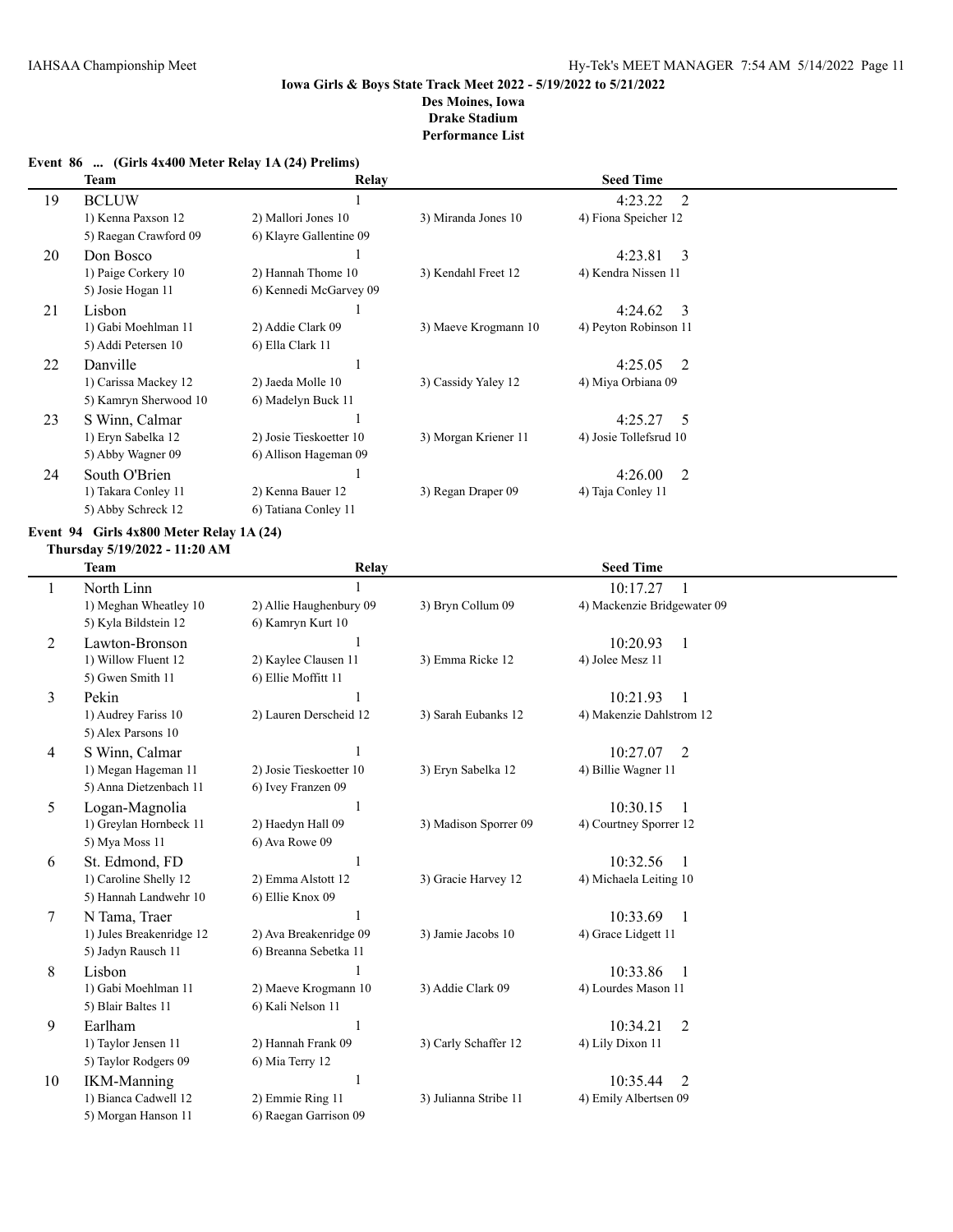### **Event 94 ... (Girls 4x800 Meter Relay 1A (24))**

|    | <b>Team</b>             | Relay                        |                            | <b>Seed Time</b>           |
|----|-------------------------|------------------------------|----------------------------|----------------------------|
| 11 | Riverside, Oak          | $\mathbf{1}$                 |                            | 10:38.22<br>$\mathbf{1}$   |
|    | 1) Carly Henderson 10   | 2) Macy Woods 11             | 3) Veronica Schechinger 09 | 4) Elly Henderson 09       |
|    | 5) Becca Cody 10        | 6) Mack Olmstead-Mitchell 11 |                            |                            |
| 12 | <b>Boyer Valley</b>     | $\mathbf{1}$                 |                            | 10:40.16<br>3              |
|    | 1) Mariah Falkena 09    | 2) Jess Oday 10              | 3) Clara Gorham 09         | 4) Lauren Malone 10        |
|    | 5) Abby Mandel 10       | 6) Reagan Harris 11          |                            |                            |
| 13 | WB-Mallard              | $\mathbf{1}$                 |                            | 10:43.34<br>1              |
|    | 1) Abi Schmidt 10       | 2) Ashley Fehr 10            | 3) Tiffany Fehr 09         | 4) Kierstin Montag 10      |
|    | 5) Hannah Stalzer 09    | 6) Lexi Welter 09            |                            |                            |
| 14 | George-Little Rk        | $\mathbf{1}$                 |                            | 10:43.81<br>2              |
|    | 1) Lexi Landis 10       | 2) Roya Amirhamzeh 11        | 3) Claire Kramer 12        | 4) Hannah Anderson 10      |
|    | 5) Jesse DeGroot 11     | 6) Taryn Odens 10            |                            |                            |
| 15 | Alta/Aurelia            | 1                            |                            | 10:44.18<br>4              |
|    | 1) Taylor Robertson 10  | 2) Shea Peterson 11          | 3) Breyer Anderson 09      | 4) Brielle Engelmann 11    |
|    | 5) Nora Peterson 09     | 6) Kerrigan Pedersen 09      |                            |                            |
| 16 | Wapsie Val, F           | 1                            |                            | 10:44.29<br>3              |
|    | 1) Brooklyn Etringer 11 | 2) Ava VanDaele 10           | 3) Brylee Bellis 11        | 4) Sydnie Martin 12        |
|    | 5) Emma Jones 11        | 6) Hailey Eitzenhefer 12     |                            |                            |
| 17 | North Union             | $\mathbf{1}$                 |                            | 10:46.46<br>2              |
|    | 1) Hanna Sandvig 12     | 2) Cassie Beadle 12          | 3) Jacey Welbig 09         | 4) Lily Henderson 12       |
|    | 5) Hannah Morphew 11    | 6) Libby Stevens 10          |                            |                            |
| 18 | Tri-Center              | $\mathbf{1}$                 |                            | $\overline{2}$<br>10:48.92 |
|    | 1) Isah VanArsdol 09    | 2) Karis Corrin 12           | 3) Kyla Corrin 12          | 4) Quincey Schneckloth 09  |
|    | 5) Taylor Kenkel 10     | 6) Mikenzie Brewer 10        |                            |                            |
| 19 | Danville                | 1                            |                            | 10:50.16<br>$\overline{2}$ |
|    | 1) Cassidy Yaley 12     | 2) Jaeda Molle 10            | 3) Carissa Mackey 12       | 4) Kamryn Sherwood 10      |
|    | 5) Rylee Morris 10      | 6) Taylor Moore 11           |                            |                            |
| 20 | <b>BCLUW</b>            | $\mathbf{1}$                 |                            | 10:51.13<br>$\overline{2}$ |
|    | 1) Miranda Jones 10     | 2) Mallori Jones 10          | 3) Abby Kemp 09            | 4) Kalia Stover 09         |
|    | 5) Fiona Speicher 12    | 6) Raegan Crawford 09        |                            |                            |
| 21 | West Fork               | 1                            |                            | 10:53.10<br>3              |
|    | 1) Leah Weaver 09       | 2) Ellie Weaver 11           | 3) Maddy Welbes 11         | 4) Kacie Eisentrager 12    |
|    | 5) Tarah Ruckdashel 09  | 6) RaeLynn Nash 11           |                            |                            |
| 22 | Saint Ansgar            | $\mathbf{1}$                 |                            | 10:54.92<br>$\overline{4}$ |
|    | 1) Kinsey Anderson 10   | 2) Amelia Porisch 09         | 3) Haley Peterson 12       | 4) Natalie Bork 10         |
|    | 5) Kenzie Peterson 09   | 6) Aubrey Sherrard 09        |                            |                            |
| 23 | Lynnville-Sully         | 1                            |                            | 10:57.32<br>1              |
|    | 1) Olivia Norrish 09    | 2) Callista Hackert 12       | 3) Kinsley Tice 11         | 4) Greenlee Smock 11       |
|    | 5) Elise Alberts 10     | 6) Majesta Vos 10            |                            |                            |
| 24 | Martndsl-StMarys        | $\,1\,$                      |                            | 11:04.01<br>3              |
|    | 1) Ellie Baker 09       | 2) Autumn Elbert 09          | 3) Maryann Hart 09         | 4) Campbell German 10      |
|    | 5) Hadley Pearson 10    | 6) Julia Sanz 12             |                            |                            |

## **Event 108 Girls 800 Sprint Medley 1A (24)**

## **Saturday 5/21/2022 - 9:00 AM**

| Team                  | Relay                 |                        | <b>Seed Time</b>   |  |
|-----------------------|-----------------------|------------------------|--------------------|--|
| HM-Sanborn            |                       |                        | 1:52.91            |  |
| $1)$ Abby Otto $10$   | 2) Emily Mutombo 11   | 3) Lydia Harders 12    | 4) Jasmine Lux 12  |  |
| 5) Anna VanderVeen 12 | 6) Kylee Schiphoff 09 |                        |                    |  |
| Nashua-Plainfld       |                       |                        | 1:53.20            |  |
| 1) Abbie Hyde 12      | 2) Rylee Weiss 12     | 3) Makenzie Foelske 12 | 4) Kadence Huck 09 |  |
| 5) Bailey Fisher 11   | 6) Maci Malven 10     |                        |                    |  |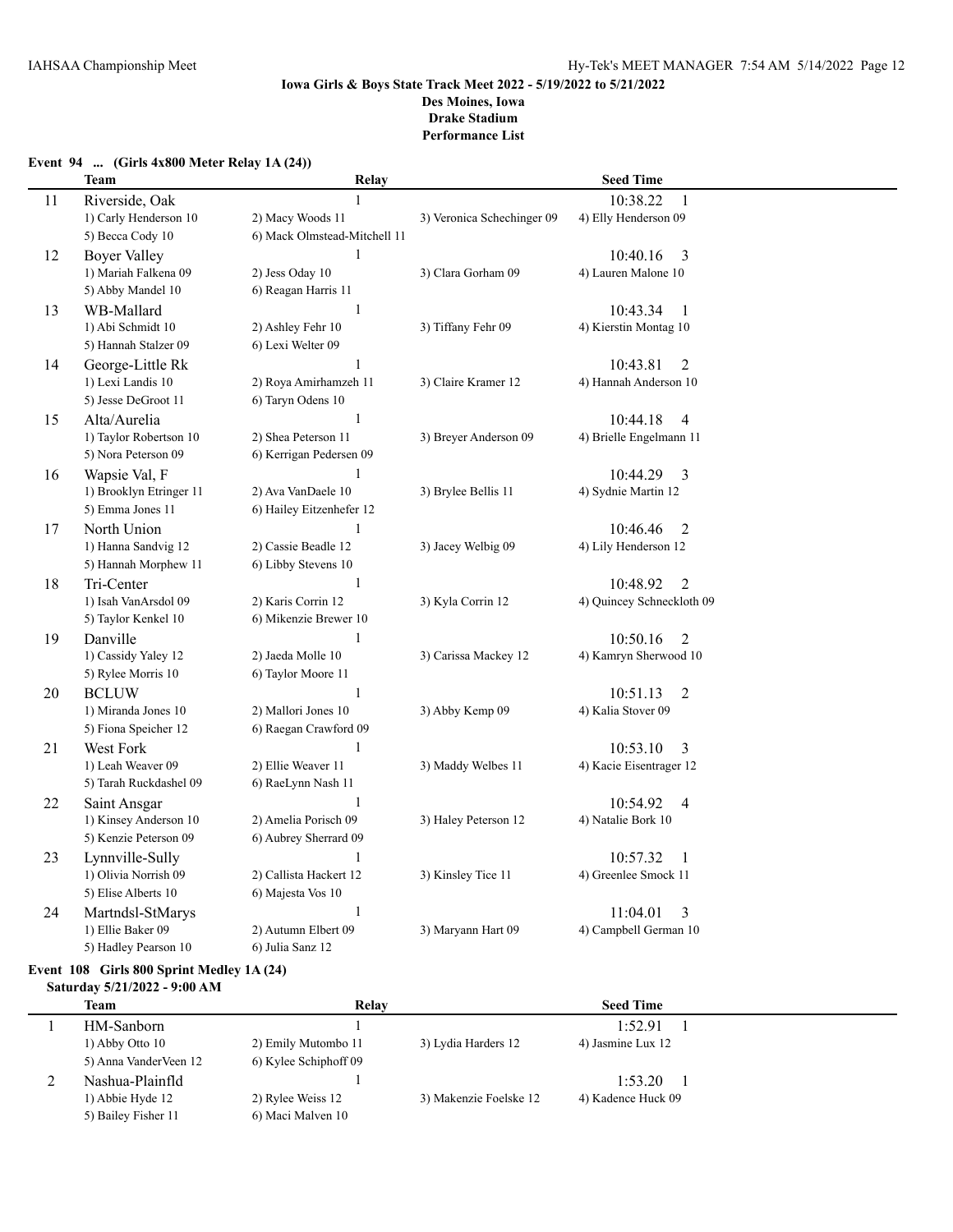### **Event 108 ... (Girls 800 Sprint Medley 1A (24)) Team Relay Seed Time** 3 Mount Ayr 1:53.48 1 1) Kaylie Shields 11 2) Payten Lambert 12 3) Jaxy Knight 09 4) Adalyn Reynolds 12 5) MaKenna Jones 11 6) Ashlyn Murphy 09 4 Collins-Maxwell 1 1:53.66 1<br>1 1:53.66 1 1) Marissa Boege 11 2) Avery Fricke 12 3) Chloe Wierson 10 4) Alexis Houge 12 1) Marissa Boege 11 5) Erica Houge 10 6) Gracie Leslie 10 5 Wapsie Val, F 1:54.01 1 1) Jaylin May 09 2) Hannah Knight 11 3) Peyton Curley 09 4) Sydnie Martin 12 5) Emma Jones 11 6) LeeAnn Oltrogge 09 6 Kee, Lansing 1 1:54.02 2 1) Mallory Mohn 10 2) Jaylyn Walleser 11 3) Alaina Bakewell 11 4) Haley Meyer 12 5) Alison Wagner 11 6) Jersey Mathison 11 7 Audubon 1 1:54.09 1 1) Mattie Nielsen 10 2) Madison Steckler 11 3) Abigail Zaiger 12 4) Hannah Thygesen 12 5) Addie Hocker 10 6) Makayla Schmidt 12 8 Lawton-Bronson 1 1:54.09 2 1) Katelynn Jepsen 12 2) Khiya Williams 09 3) Hannah Hageman 12 4) Jolee Mesz 11 5) Addison Smith 09 6) Tori Rubendahl 12 9 Westwood, Sloan 1 1:54.09 3 1) Jocelyn McFarland 09 2) Lela Haveman 09 3) Jordan Shull 10 4) Cora Shull 12 5) Sarah Hall 12 6) Payton Thompson 09 10 Newell-Fonda 1 1:54.41 2 1) Isabel Bartek 10 2) Macy Sievers 12 3) Mia Walker 11 4) Mary Walker 11 5) Izzy Sievers 11 6) McKenna Sievers 10 11 Martndsl-StMarys 1 1:54.94 2 1) Carolyn Amfahr 10 2) Jackie Kleve 12 3) Anna Parrott 12 4) Brynnly German 10 5) Campbell German 10 6) Autumn Elbert 09 12 Wapello 1 1:55.00 1 1) Ada Boysen 10 2) Madelyn Lanz 11 3) Quinn Veach 11 4) Serah Shafer 12 5) Patricia Hank 12 13 North Linn 1 1:55.21 3 1) Skylar Benesh 10 2) Jaden Benesh 12 3) Kylee Shoop 09 4) Mackenzie Bridgewater 09 5) Macy Boge 10 6) Chloe VanEtten 12 14 Bishop Garrigan 1 1 1:55.36 1 1) Emma Grandgenett 12 2) Zoe Montag 09 3) Reagan Murphy 10 4) Abbie Capesius 10 5) Molly Joyce 11 6) Katelyn Cink 12 15 Saint Ansgar 1 1:55.38 2 1) Sarah Wagner 11 2) Jaci Woods 12 3) Mariah Michels 09 4) Natalie Bork 10 5) Lia Halfman 10 6) Aspen Falk 10 16 Nodaway Vall 1:55.57 3 1) Maddie Weston 09 2) Emma Lundy 10 3) Annika Nelson 10 4) Abby Engles 11 5) Alena Rectenbaugh 09 6) Madison Fry 11 17 Midland, Wyoming 1 1:55.76 1 1) Amaya Terrell 11 2) Alyssa Eckhardt 09 3) Gracie Franzen 11 4) Anna Bartels 10 5) Jaden Gatts 11 6) Gracie Harrington 10 18 Lenox 1 1:55.85 1 1) Gabby Robles 10 2) Zoey Reed 09 3) Brooklynn Ecklin 12 4) Sadie Cox 09 5) Bentley Petersen 09 6) Cadence Douglas 11 19 Don Bosco 1 1 1 1 2:55.90 2 1) Abby Steimel 12 2) Caelor Yoder 11 3) Hannah Thome 10 4) Kendra Nissen 11 5) Paige Corkery 10 6) Kennedi McGarvey 09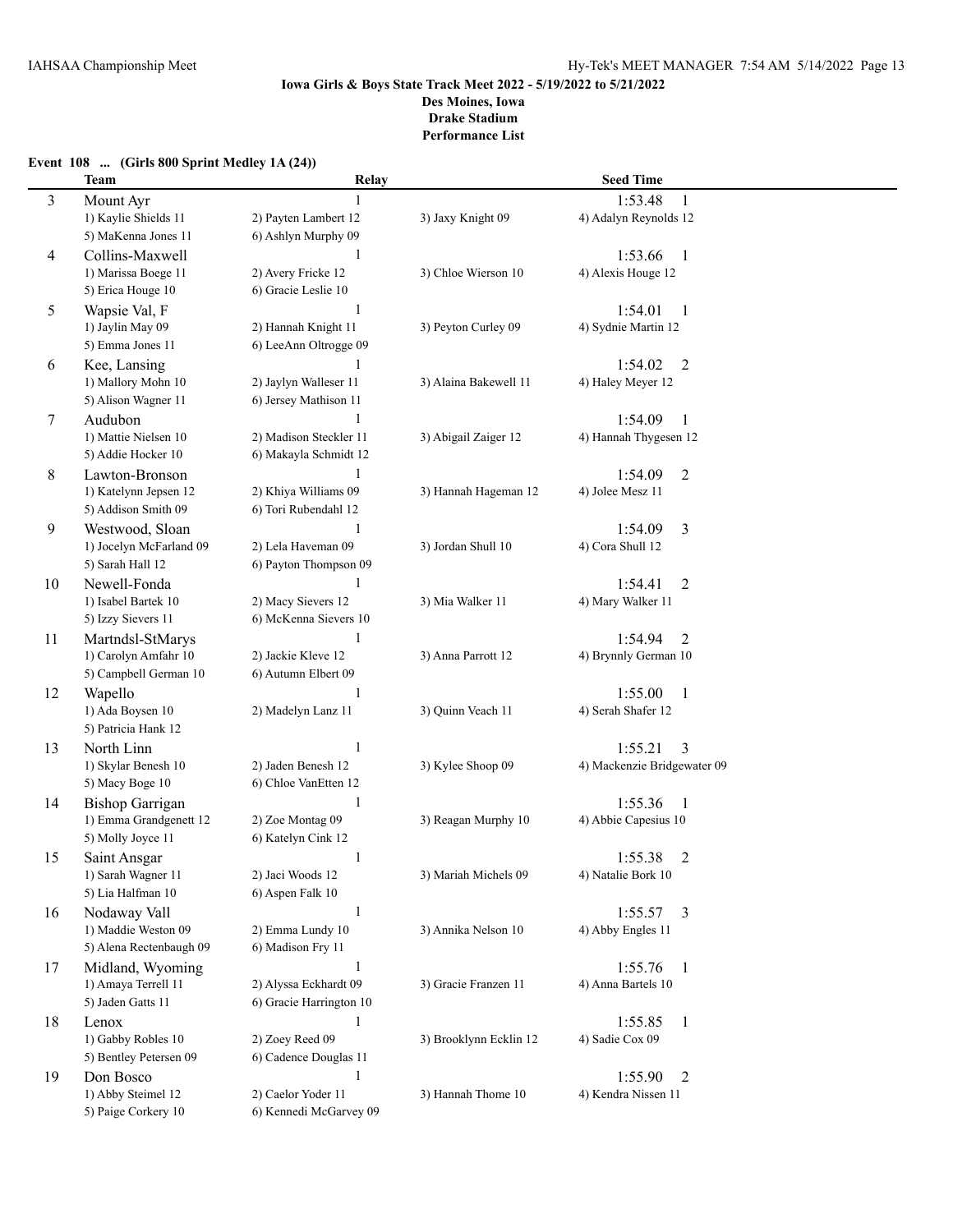#### **Event 108 ... (Girls 800 Sprint Medley 1A (24))**

|    | Team                  | Relay                 |                       | <b>Seed Time</b>          |  |
|----|-----------------------|-----------------------|-----------------------|---------------------------|--|
| 20 | Lisbon                |                       |                       | 1:56.24<br>2              |  |
|    | 1) Peyton Robinson 11 | 2) Ava Czarnecki 10   | 3) Addy Happel 10     | 4) Addie Clark 09         |  |
|    | 5) Mia Petersen 12    | 6) Brynn Epperly 09   |                       |                           |  |
| 21 | Wayne, Corydon        |                       |                       | $1:56.66$ 2               |  |
|    | 1) Sterling Berndt 12 | 2) Devyn Davis 11     | 3) Reese Brown 12     | 4) Jocelyn Marquis 11     |  |
|    | 5) Hagan Arnold 10    | 6) Cortney Knutson 10 |                       |                           |  |
| 22 | Fremont-Mills         |                       |                       | $1:56.73$ 2               |  |
|    | 1) Bella Gute 09      | 2) Carlie Chambers 09 | 3) Emily Madison 10   | 4) Teagan Ewalt 11        |  |
|    | 5) McKenna Woods 11   | 6) Ellie Switzer 10   |                       |                           |  |
| 23 | English Valleys       |                       |                       | $1:57.69$ 2               |  |
|    | 1) Delaney Hall 10    | 2) Kayli Mohror 11    | 3) Maddie Mikesell 12 | 4) Carly Stanerson 12     |  |
|    | 5) Nevaeh Decker 10   | 6) Kaeley Axmear 12   |                       |                           |  |
| 24 | Central, Elkader      |                       |                       | 1:57.91<br>$\overline{4}$ |  |
|    | 1) Tori Sylvester 09  | 2) Grace Kuehl 10     | 3) Jaydin Dettman 10  | 4) Delaney Scherf 11      |  |
|    | 5) Haley Mueller 12   | 6) Kaitlyn Wiley 12   |                       |                           |  |

#### **Event 116 Girls High Jump 1A (24)**

#### **Friday 5/20/2022 - 11:30 AM**

|                                   | <b>Name</b>           |    | Year School            | <b>Seed Mark</b> |                |
|-----------------------------------|-----------------------|----|------------------------|------------------|----------------|
| 1                                 | Hailey Carolan        | 12 | Alburnett              | 5-04.00          | 1              |
| $\overline{2}$                    | Patricia Hank         | 12 | Wapello                | $5-04.00$        | 1              |
| $\mathfrak{Z}$                    | JayLyn Moore          | 12 | Clayton Ridge          | 5-02.00          | 1              |
| 4                                 | Cadence Douglas       | 11 | Lenox                  | $5 - 02.00$      | $\overline{2}$ |
| 5                                 | Emily Madison         | 10 | Fremont-Mills          | $5 - 02.00$      | 1              |
| 6                                 | Ava Olson             | 10 | <b>AGWSR</b>           | 5-01.00          | 1              |
| 7                                 | Sam Nielsen           | 12 | North Union            | 5-01.00          | 1              |
| 8                                 | Abby Wagner           | 09 | S Winn, Calmar         | 5-01.00          | 2              |
| 9                                 | Addison Smith         | 09 | Lawton-Bronson         | 5-01.00          | 1              |
| 10                                | Ellah Kissell         | 11 | <b>WACO</b>            | 5-00.00          | 3              |
| 11                                | Avery Eastvold        | 09 | Lake Mills             | $5 - 00.00$      | 2              |
| 12                                | Emily Dreckman        | 12 | <b>MMCRU</b>           | $5 - 00.00$      | $\overline{2}$ |
| 13                                | Ema Roberts           | 09 | HLV, Victor            | $5 - 00.00$      | 2              |
| 14                                | Taylor Henson         | 09 | Lamoni                 | $5 - 00.00$      | 1              |
| 15                                | Lindsey Wolf          | 09 | Newell-Fonda           | $5 - 00.00$      | $\mathbf{1}$   |
| 16                                | Jaden Gatts           | 11 | Midland, Wyoming       | $5 - 00.00$      | $\overline{2}$ |
| 17                                | Vanessa Koehler       | 11 | Glidden-Ralston        | $5 - 00.00$      | 2              |
| 18                                | Shae Ewoldt           | 11 | N Tama, Traer          | 4-11.00          | $\overline{2}$ |
| 19                                | Maddy Gunzenhauser    | 11 | Wayne, Corydon         | $4 - 10.00$      | 2              |
| 20                                | Samantha Lass         | 09 | Ogden                  | 4-10.00          | 1              |
| 21                                | Kaylen Robinson       | 09 | Moravia                | $4 - 10.00$      | 3              |
| 22                                | Drea McKean-Riparetti | 11 | Graet-T/Ruth-Ayr       | 4-10.00          | 3              |
| 23                                | Kelsey Hansel         | 12 | Edgewd-Colesburg       | $4 - 10.00$      | 3              |
| 24                                | Kasey Chown           |    | 12 Lone Tree           | $4 - 10.00$      | 3              |
| Event 124 Girls Long Jump 1A (24) |                       |    |                        |                  |                |
| Thursday 5/19/2022 - 11:30 AM     |                       |    |                        |                  |                |
|                                   | Name                  |    | Year School            | <b>Seed Mark</b> |                |
| 1                                 | Molly Joyce           | 11 | <b>Bishop Garrigan</b> | 18-00.75         | 1              |
| 2                                 | Olivia Bohlen         | 12 | <b>Belle Plaine</b>    | 16-11.25         | 1              |
| 3                                 | Taydem Graden         | 09 | Ogden                  | 16-10.50         | 1              |
| 4                                 | Lacey Neighbor        | 11 | Alburnett              | 16-09.75         | $\mathbf{1}$   |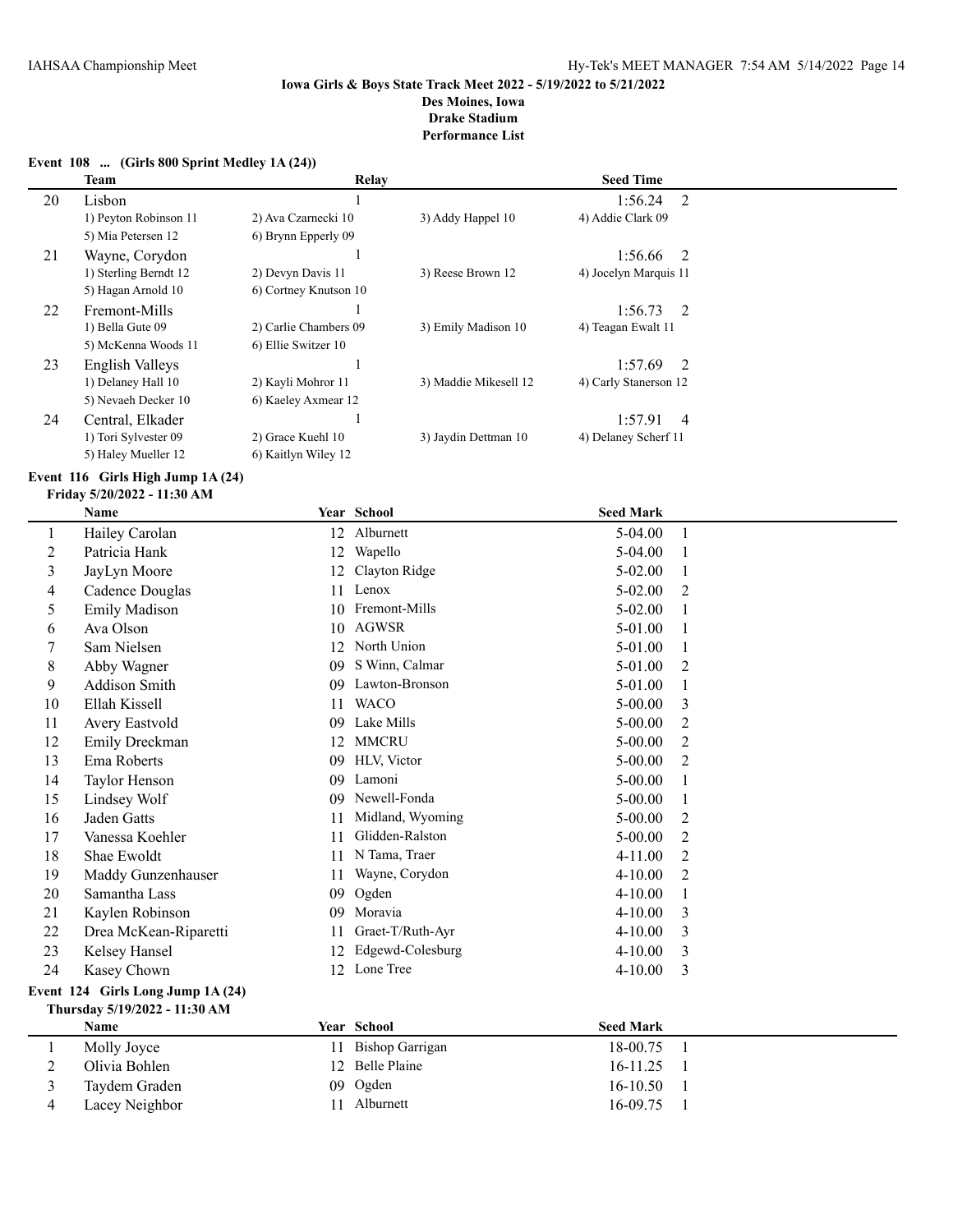## **Event 124 ... (Girls Long Jump 1A (24))**

|                          | Name                                 |     | Year School              | <b>Seed Mark</b> |                |
|--------------------------|--------------------------------------|-----|--------------------------|------------------|----------------|
| 5                        | Ashlan Pearson                       |     | 09 Grand View Christ     | 16-09.50         | $\overline{2}$ |
| 6                        | Sarah Burton                         |     | 10 Highland              | 16-07.25         | 2              |
| $\overline{7}$           | Mandee Selover                       |     | 11 Baxter                | 16-05.50         | 3              |
| $\,8\,$                  | Mia Backous                          | 09. | <b>Grand View Christ</b> | 16-05.50         | 4              |
| 9                        | Emma Cooper                          | 10  | Southwest Valley         | 16-05.25         | 1              |
| 10                       | Rylee Dunkin                         | 11  | Twin Cedars              | 16-04.00         | 1              |
| 11                       | Anna Parrott                         |     | 12 Martndsl-StMarys      | 16-02.50         | 5              |
| 12                       | Andelyn Cabalka                      | 09  | E Buchanan               | 16-01.75         | 1              |
| 13                       | Kenna Furnald                        |     | 10 Danville              | 16-01.50         | 1              |
| 14                       | <b>Brenlie Graden</b>                | 11  | Ogden                    | 16-01.25         | 6              |
| 15                       | Rylie Akins                          | 11  | West Fork                | 16-01.00         | 2              |
| 16                       | Skylar Benesh                        | 10  | North Linn               | 16-00.25         | 2              |
| 17                       | Quinn Harle                          | 12  | West Hancock             | 15-11.75         | 3              |
| 18                       | Isabel LaRue                         | 10  | Wapsie Val, F            | 15-11.50         | 3              |
| 19                       | Emily Dreckman                       | 12  | <b>MMCRU</b>             | 15-11.50         | 1              |
| 20                       | Sophie Ruden                         | 11  | Gehlen Cath, L           | 15-11.00         | 2              |
| 21                       | Ella Aulwes                          | 12  | Edgewd-Colesburg         | 15-10.00         | 4              |
| 22                       | Sadie Cox                            |     | 09 Lenox                 | 15-09.75         | 2              |
| 23                       | Addison Erickson                     | 11  | Woodbine                 | 15-09.00         | 1              |
| 24                       | Amaiya Hawkins                       |     | 12 Wayne, Corydon        | 15-08.50         | $\overline{2}$ |
|                          | Event 132 Girls Discus Throw 1A (24) |     |                          |                  |                |
|                          | Friday 5/20/2022 - 9:00 AM           |     |                          |                  |                |
|                          | Name                                 |     | Year School              | <b>Seed Mark</b> |                |
| $\mathbf{1}$             | Breanna Hackman                      |     | 12 Nashua-Plainfld       | 139-03           | $\mathbf{1}$   |
| $\overline{2}$           | Kennedy Axmear                       |     | 10 English Valleys       | 132-01           | $\mathbf{1}$   |
| 3                        | Kerrigan Pope                        |     | 12 Pekin                 | 123-05           | 2              |
| $\overline{\mathcal{A}}$ | <b>Emily Jones</b>                   | 12  | Wayne, Corydon           | 122-11           | $\mathbf{1}$   |
| 5                        | Lilly Isenhour                       |     | 12 Prince of Peace       | 118-05           | 1              |
| 6                        | <b>Elyse Trunck</b>                  |     | 12 Hudson                | 116-11           | 2              |
| $\tau$                   | Isabelle Graubard                    |     | 10 Alburnett             | 113-05           | 2              |
| $\,8\,$                  | Mallory Behnken                      |     | 12 CAM, Anita            | 112-00           | 1              |
| 9                        | Lily Peters                          | 10  | Sidney                   | 111-00           | 1              |
| 10                       | Sarah Moeller                        | 11  | Prince of Peace          | 110-04           | 3              |
| 11                       | Audi Crooks                          | 11  | <b>Bishop Garrigan</b>   | 109-03           | 1              |
| 12                       | Abby Veld                            |     | 10 AGWSR                 | 108-08           | 3              |
| 13                       | Jorja Holliday                       |     | 10 Nodaway Vall          | 108-06           |                |
| 14                       | Miyah Whitehead                      | 11  | Gehlen Cath, L           | $107 - 10$       | 1              |
| 15                       | Jessica Kraus                        | 11  | Highland                 | 107-07           | 4              |
| 16                       | Paige Luft                           | 12  | Griswold                 | 107-05           | 2              |
| 17                       | Abby Squires                         | 11  | Lynnville-Sully          | 107-02           | 2              |
| 18                       | Jenna Myers                          | 11  | Clarksville              | 106-08           | 4              |
| 19                       | Sophie Puls                          |     | 12 B-G-M, Brook          | 103-08           | 3              |
| 20                       | Kailyn Thompson                      | 09  | Marquette Cath           | 102-04           | 5              |
| 21                       | Mia Allmon                           | 12  | St. Albert, CB           | 102-03           | 2              |
| 22                       | Scout Kohagen                        |     | 10 Lake Mills            | $101 - 10$       | 2              |
| 23                       | Jacqlyn Schmitt                      | 11  | Turkey Val, JJ           | 101-05           | $\mathbf{1}$   |
| 24                       | Madison Hillman                      | 11  | Saint Ansgar             | 100-07           | 3              |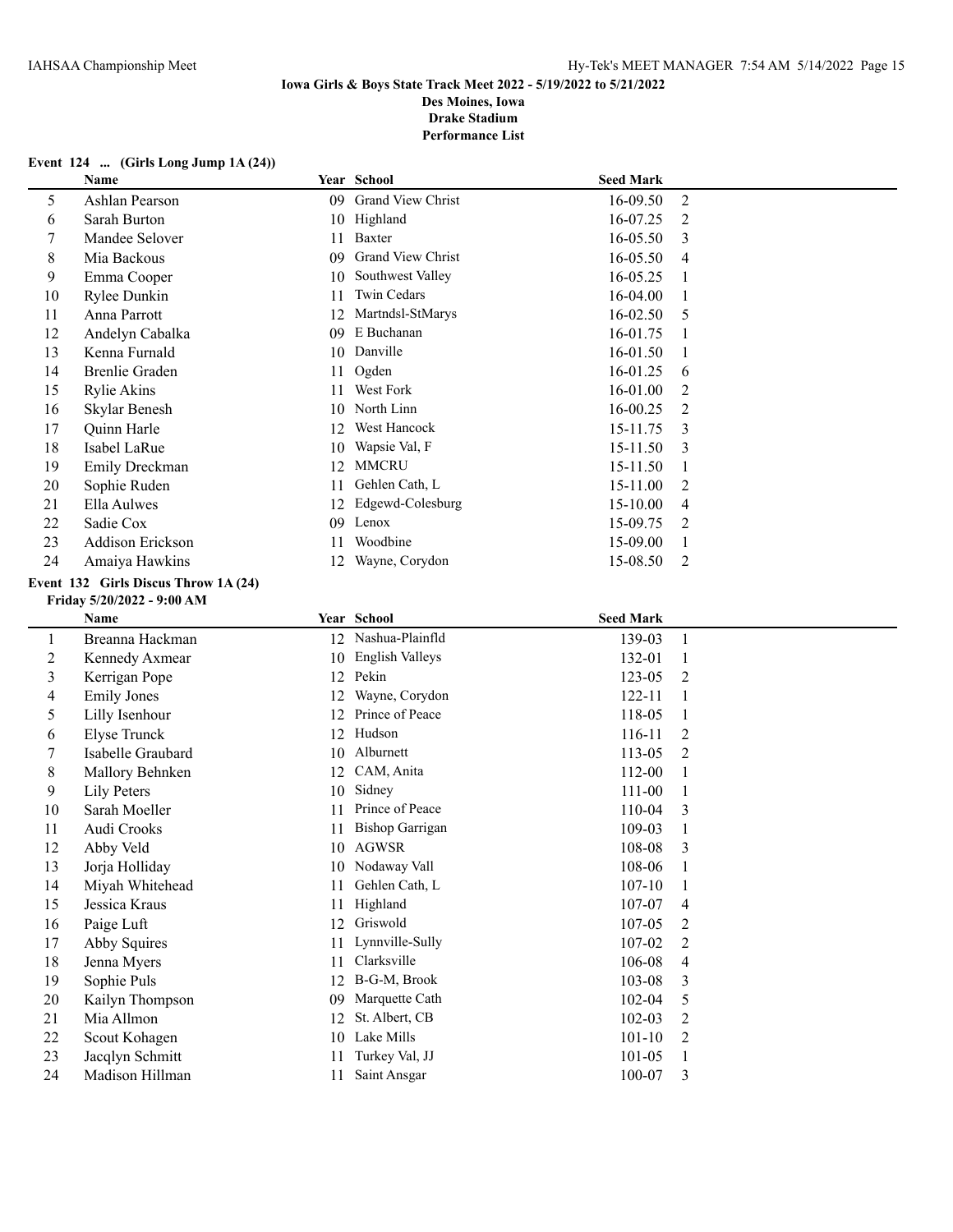#### **Event 140 Girls Shot Put 1A (24) Thursday 5/19/2022 - 9:00 AM**

|    | Name               |    | Year School            | <b>Seed Mark</b> |   |
|----|--------------------|----|------------------------|------------------|---|
| 1  | Audi Crooks        | 11 | <b>Bishop Garrigan</b> | 42-10.25         |   |
| 2  | <b>Emily Baker</b> | 11 | Bedford                | 40-03.50         |   |
| 3  | Erin Knipper       | 11 | Maquoketa Valley       | 40-01.00         |   |
| 4  | Breanna Hackman    | 12 | Nashua-Plainfld        | 38-08.25         |   |
| 5  | Leah Kramersmeier  | 12 | North Iowa             | 38-06.00         | 2 |
| 6  | Mia Allmon         | 12 | St. Albert, CB         | 37-11.50         | 2 |
|    | Elle Voy           | 11 | Wapsie Val, F          | 37-08.00         | 2 |
| 8  | Jobey Malone       | 12 | Winfield-Mt. U         | 37-00.00         |   |
| 9  | Sarah Moeller      | 11 | Prince of Peace        | 36-08.25         |   |
| 10 | Abby Veld          | 10 | <b>AGWSR</b>           | 36-06.00         | 2 |
| 11 | Madison Hillman    | 11 | Saint Ansgar           | 36-05.75         | 3 |
| 12 | Lilly Isenhour     | 12 | Prince of Peace        | 36-04.00         | 2 |
| 13 | Taylor Lumbard     | 11 | Diagonal               | 36-02.00         | 3 |
| 14 | Olivia Baker       | 11 | Essex                  | 36-02.00         | 4 |
| 15 | Kerrigan Pope      | 12 | Pekin                  | 35-09.75         | 2 |
| 16 | Maddie Johnson     | 11 | South O'Brien          | 35-09.00         |   |
| 17 | Addison Popham     | 11 | Starmont               | 35-08.00         | 3 |
| 18 | Annie Hoffman      | 12 | Edgewd-Colesburg       | 35-06.50         | 4 |
| 19 | Mallory Behnken    | 12 | CAM, Anita             | 35-06.00         | 2 |
| 20 | Lexi Roberts       | 11 | Newell-Fonda           | 35-06.00         |   |
| 21 | Olivia Merrill     | 10 | North Union            | 35-03.00         | 4 |
| 22 | Sophia Wilson      | 12 | Edgewd-Colesburg       | 35-02.75         | 5 |
| 23 | Maddy Wood         | 12 | Wayne, Corydon         | 35-02.00         |   |
| 24 | Mary Staudt        | 11 | Collins-Maxwell        | 34-07.00         |   |

# **Event 148 Girls Distance Medley 1A (24)**

#### **Friday 5/20/2022 - 9:00 AM**

|   | Team                      | Relay                   |                                                   | <b>Seed Time</b>      |                |
|---|---------------------------|-------------------------|---------------------------------------------------|-----------------------|----------------|
|   | Nashua-Plainfld           |                         |                                                   | 4:21.37               |                |
|   | 1) Makenzie Foelske 12    | 2) Jennah Carpenter 12  | 3) Abbie Hyde 12                                  | 4) Kadence Huck 09    |                |
|   | 5) Jordyn Frost 10        | 6) Amberley Gerholdt 09 |                                                   |                       |                |
| 2 | <b>Grand View Christ</b>  |                         |                                                   | 4:25.43               | - 1            |
|   | 1) Ashlan Pearson 09      | 2) Mia Backous 09       | 3) Clara Hol 11                                   | 4) Maddy Childs 11    |                |
|   | 5) Priscilla Nicholson 10 | 6) Rachel Brown 11      |                                                   |                       |                |
| 3 | Audubon                   |                         |                                                   | 4:25.60               |                |
|   | 1) Madison Steckler 11    | 2) Abigail Zaiger 12    | 3) Mattie Nielsen 10                              | 4) Hannah Thygesen 12 |                |
|   | 5) Stefi Beisswenger 09   | 6) Makayla Schmidt 12   |                                                   |                       |                |
| 4 | North Linn                |                         |                                                   | 4:25.77               | -1             |
|   | 1) Jaden Benesh 12        | 2) Macy Boge 10         | 3) Mackenzie Bridgewater 09 4) Meghan Wheatley 10 |                       |                |
|   | 5) Kamryn Kurt 10         | 6) Ella Ries 12         |                                                   |                       |                |
| 5 | <b>AGWSR</b>              |                         |                                                   | 4:26.06               | $\mathfrak{D}$ |
|   | 1) Trinity Rotgers 11     | 2) Ava Olson 10         | 3) Brynn Smith 11                                 | 4) Karis Lippert 10   |                |
|   | 5) Trevyn Smith 09        | 6) Ella Diemer 09       |                                                   |                       |                |
| 6 | Lawton-Bronson            |                         |                                                   | 4:26.47               | $\overline{1}$ |
|   | 1) Hannah Hageman 12      | 2) Khiya Williams 09    | 3) Willow Fluent 12                               | 4) Jolee Mesz 11      |                |
|   | 5) Sydney Brouwer 10      | 6) Alice Mahoney 10     |                                                   |                       |                |
| 7 | Turkey Val, JJ            |                         |                                                   | 4:26.76               | $\overline{2}$ |
|   | 1) Kara Reicks 12         | 2) Josie Weber 12       | 3) Kourtney Schmidt 12                            | 4) Jalyssa Blazek 12  |                |
|   | 5) Cambree Kruse 12       | 6) Olivia Snyder 11     |                                                   |                       |                |